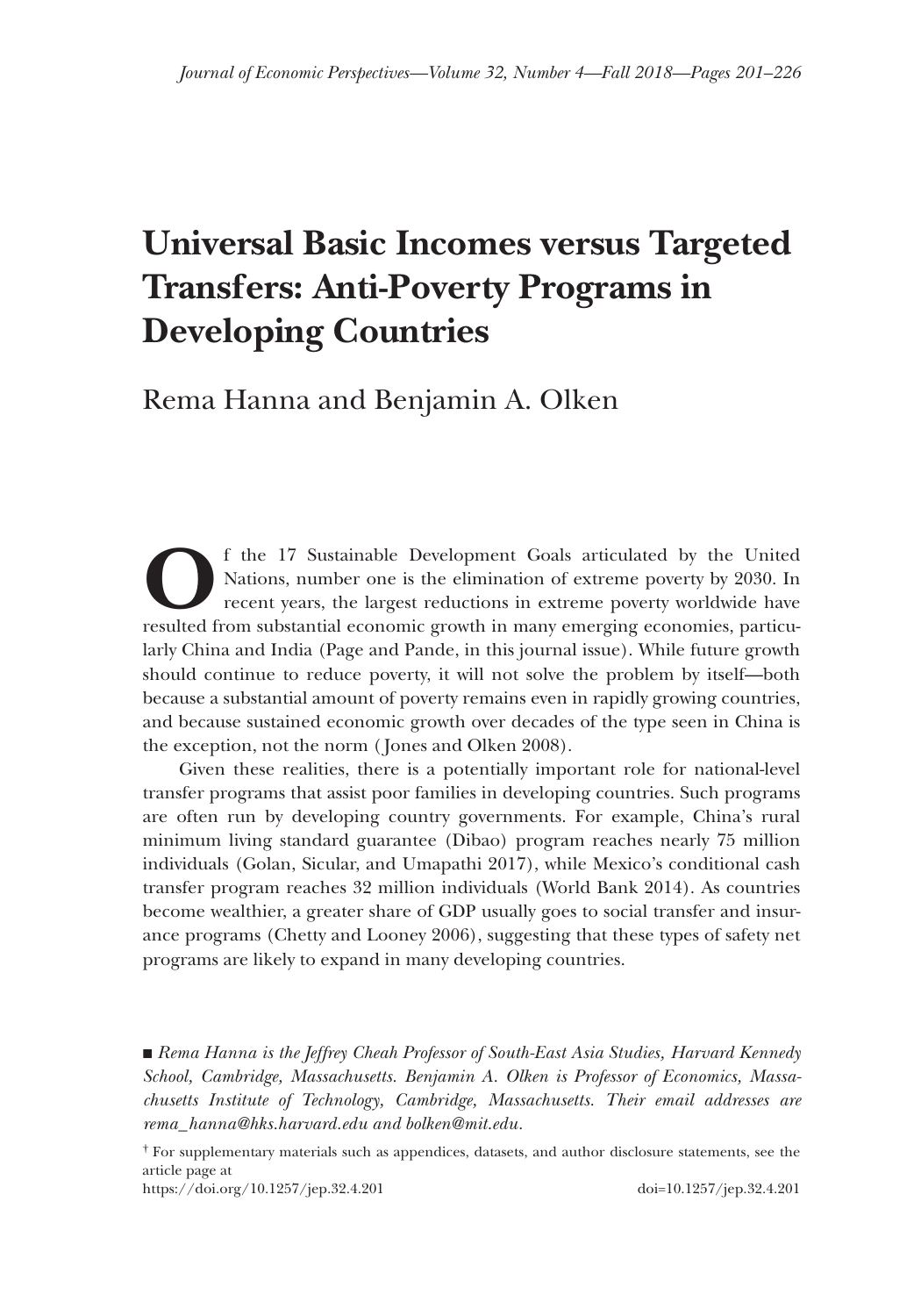Many countries have implemented transfer programs that seek to target beneficiaries: that is, to identify who is poor and then to restrict transfers to those individuals. In developed countries, because one rarely observes true incomeearning ability, targeting is usually based on income (for example, Mirrlees 1971). But in developing countries, governments do not observe income for the vast majority of the population who work in the informal sector, which typically includes most of the poor. Imperfect targeting using various proxy measures for income leads to both *inclusion errors* (giving the transfer to those who are not poor) and *exclusion errors* (failing to deliver the transfer to poor individuals who slip through the cracks in the targeting protocol).

Given these challenges, some have begun to advocate for "universal basic income" programs, which dispense with trying to identify the poor and instead provide transfers to everyone. A universal basic income program is comparatively straightforward to implement—each individual receives a fixed transfer, regardless of income—so the main challenge is to ensure that each person receives the transfer only once. Although universal basic income programs distribute the same value of transfer to everyone, including the very rich, if they are financed through proportional or progressive taxation, they can still result in a substantial redistribution to the poor.

We begin by considering the universal basic income as part of the solution to an optimal income-taxation problem, focusing on the case of developing countries, where there is limited income data and inclusion in the formal tax system is low. We examine how the targeting of transfer programs is conducted in these settings, and provide empirical evidence on the tradeoffs involved between universal basic income and targeted transfer schemes using data from Indonesia and Peru—two countries that run nationwide transfer programs that are targeted to the poor. We conclude by linking our findings back to the broader policy debate on what tools should be preferred for redistribution, as well as the practical challenges of administering them in developing countries.

## **Conceptual Connections and Underpinnings**

#### **Universal Basic Income and the Tax Schedule**

A universal basic income is usually conceived of as a fixed transfer given to everyone, regardless of income level. Such programs are fairly rare in practice, with prominent examples coming from places with substantial natural resource revenues. For example, Alaska's Permanent Fund transfers a fixed amount—usually between \$1,000 and \$2,000 per person, per year—to every citizen of the state. Iran implemented a similar program starting in 2011 (Salehi-Isfahani and Mostafavi-Dehzooei 2017). Common arguments that are made for universal basic income programs include their ease of implementation and low administrative costs, because the government does not have to verify income. Another common claim is that such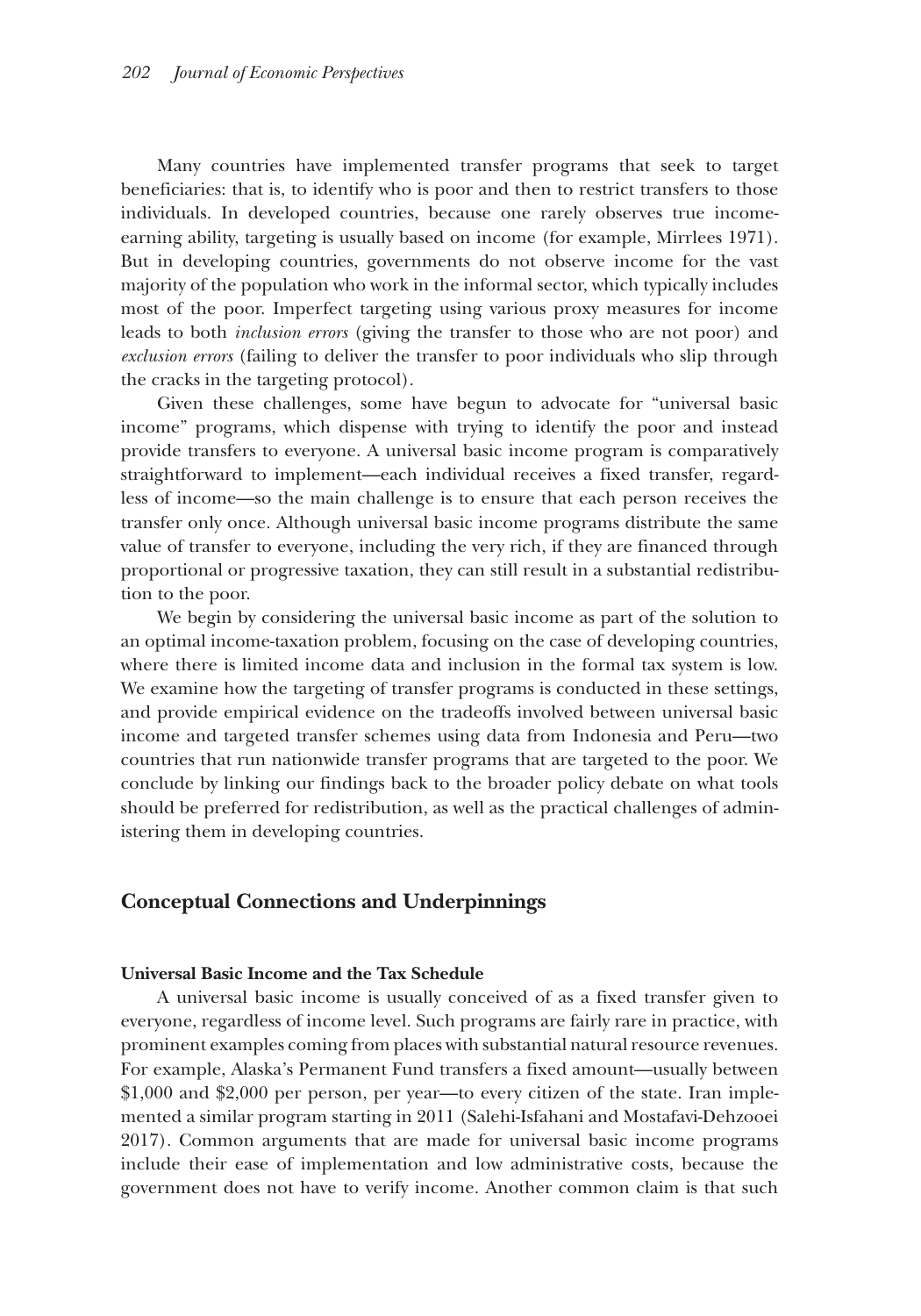programs do not distort labor supply, because the payments do not decline if you work more, but as we discuss below, this conclusion is not as straightforward as it may at first appear.

For most developing economies, a substantial universal basic income would need to be financed via domestic taxation, because official development assistance is a small fraction of government budgets. For example, for countries ranked as "upper middle-income" by the World Bank, such as Peru, Lebanon, and the Dominican Republic, overall tax revenue was approximately 157 times the amount of net official development assistance received in 2010. This pattern also holds for "lower middle-income" countries, such as Indonesia, India, and Morocco, where overall tax revenue in 2010 was approximately 14 times the amount of development assistance received. It is only with "low-income" countries, such as Afghanistan, Ethiopia, and Mozambique, that official development assistance exceeded tax revenue—it was approximately [1](#page-2-0).2 times the amount of tax revenue in  $2010<sup>1</sup>$ 

Given that a universal basic income would need to be financed through taxation, one can recast universal basic transfers as a particular feature of a tax schedule, as described by Saez (2002) and illustrated by [Figure 1.](#page-3-0) We assume that a universal basic income program is fully financed by a progressive income tax schedule. Pre-tax income *y* for an individual appears on the horizontal axis, and after-tax income  $\alpha(y)$ for that individual is on the vertical axis. The tax paid by a household is therefore given by  $y - \alpha(y)$ ). The universal basic income—the transfer given to everyone, regardless of their income—is thus equal  $\alpha(0)$  to on the vertical axis. This perspective suggests that any tax-and-transfer system that has the feature that  $\alpha(0) > 0$  can be thought of as including a universal basic income.

Figure 1 plots a progressive tax schedule with and without a fully financed universal basic income. The universal basic income acts as an intercept shifter, raising post-tax income at  $y = 0$ . However, it will not raise everyone's after-tax income by that same amount, because to finance the universal basic income out of income taxes, marginal tax rates have to increase for *someone.* This illustrates three points about the universal basic income: 1) it can make use of income data collected through the tax system; 2) although a universal basic income acts as an intercept shifter, raising post-tax income at  $y = 0$ , it will not raise everyone's after-tax income by the same amount; and 3) as emphasized by Saez (2002), it is *not* the case that a universal basic income has no labor supply distortions, since there is still a tax on labor income, and in particular adding the universal basic income to the tax schedule requires adjusting the tax schedule elsewhere.

<span id="page-2-0"></span> $1$ Data on taxes and official development assistance come from the World Development Indicators. Data on social spending come from the International Labor Organization Social Security Inquiry, [http://](http://www.ilo.org/dyn/ilossi/ssimain.home?p_lang=en) [www.ilo.org/dyn/ilossi/ssimain.home?p\\_lang=en.](http://www.ilo.org/dyn/ilossi/ssimain.home?p_lang=en) For each comparison above, we include only countries with non-missing data for both variables (for example, we sum and compare tax revenue and official development assistance only among countries with non-missing data for both). Country classifications are from the World Bank, where low-income countries have 2015 gross national per-capita income of \$1,025 or less; lower middle-income, \$1,026–4,035; upper middle-income, \$4,036–12,475; and highincome, \$12,476 or more.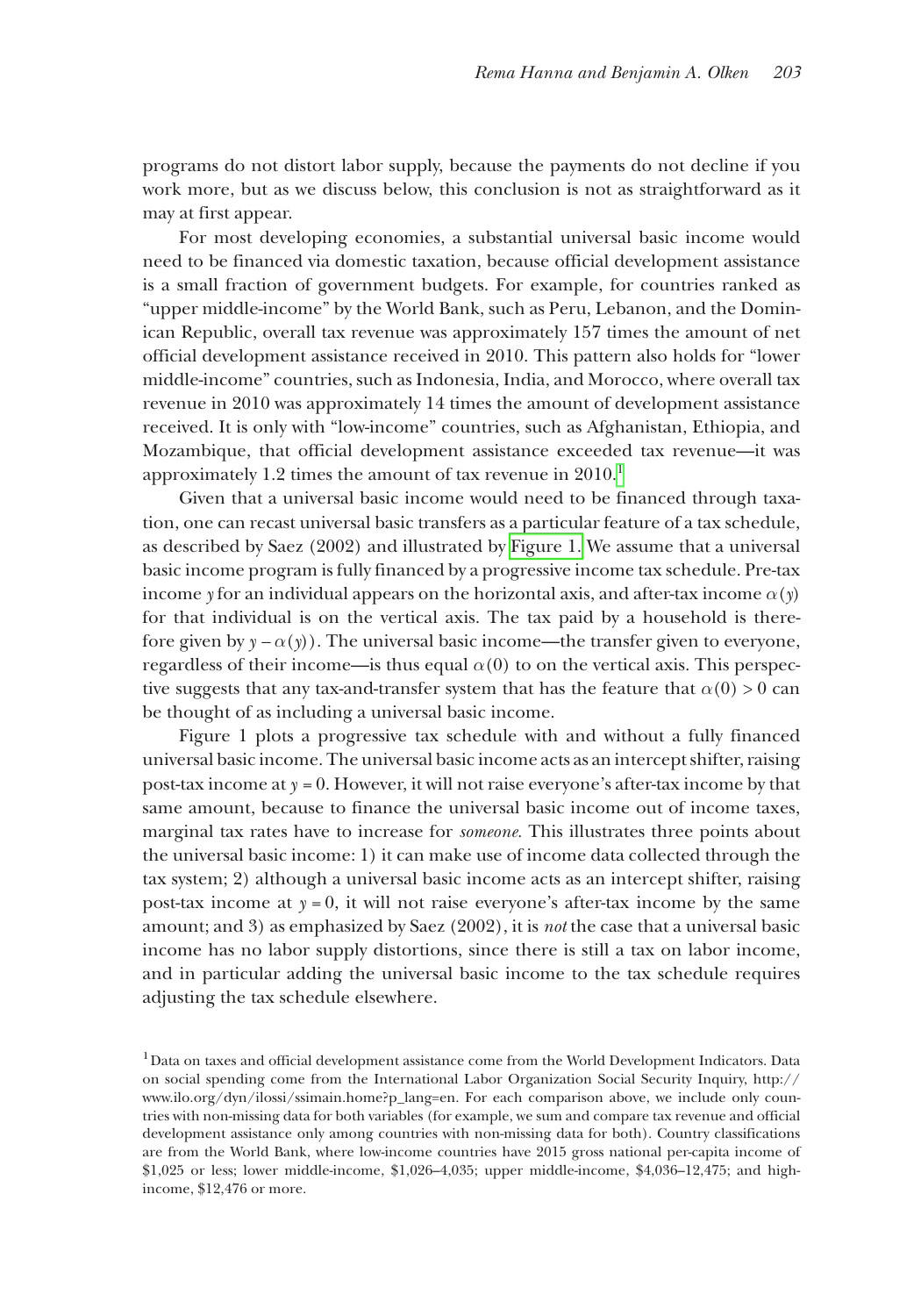

<span id="page-3-0"></span>

Pre-tax income, (y)

From this perspective, the tradeoffs involved in adding a universal basic income to an income tax schedule, therefore, depend on how the *rest* of the income tax schedule is adjusted to satisfy the government budget constraint both in terms of overall redistribution and potential distortionary effects from the increased marginal tax rates that introducing a universal basic income will necessitate. Saez (2002) discusses these conditions in the context of a Mirrlees (1971) optimal income tax model in detail. He also discusses the conditions under which an optimal income tax schedule is likely to feature a universal basic income essentially, when *intensive* labor supply elasticities (the effects of changes in wages on hours of existing workers) are larger than *extensive* labor supply elasticities (the effect of changes in wages on hours of workers entering or leaving the labor force).

Having a program that assures a transfer for those with zero or very low income could also be important for reasons outside the basic Mirrlees (1971)/Saez (2002) model. For one, the program could provide insurance for individuals to take risks: for example, choosing to plant a crop that could be high-return but has a nontrivial probability of zero income might be a more attractive option with a universal basic income in place. The same ideas could be applied to other types of risky decisions, such as human capital investment (Stantcheva 2014).

#### **What about Poor Countries, Where Tax Systems Are Less Developed?**

In a developed country, where the government observes income for most people and can redistribute through the tax system, this framework is broadly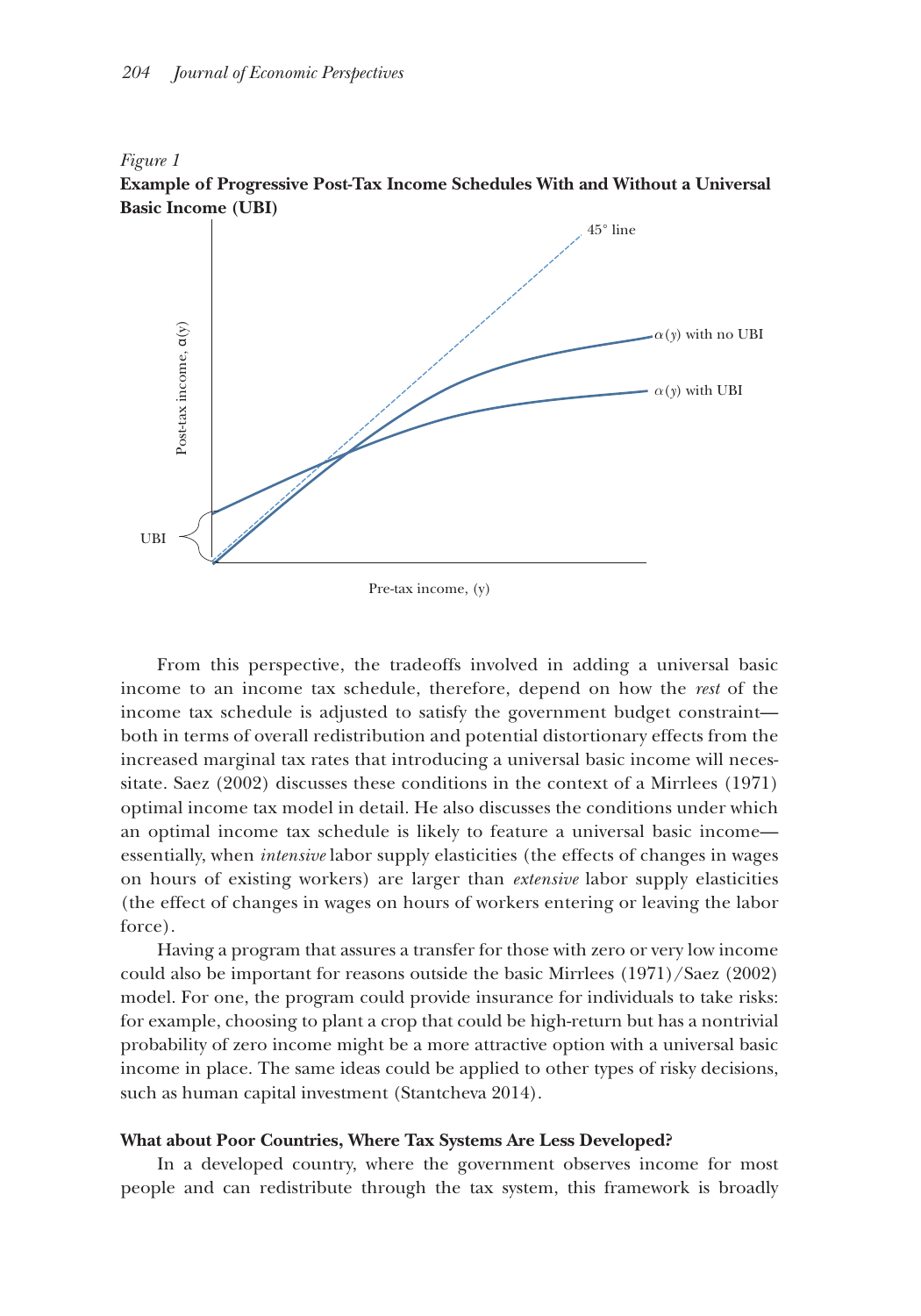



applicable. However, if we are interested in the poor in developing countries, it is more complicated.

In less-developed countries, substantial activity occurs in the "informal sector" that includes casual labor, undocumented firms, and small farms. Thus, most individuals are outside the tax net. Jensen (2016) documents that the share of employment for which people pay *any* income taxes (and therefore for which the government observes income) rises substantially with real per-capita national GDP. Conversely, in most poor countries, the government does not observe any information about income for most people, and in particular, for the poor. In Indonesia and Peru the two countries that we explore in detail below—Jensen reports that 87.5 percent and 79 percent of the countries' employed populations, respectively, have incomes below the tax exclusion thresholds. Jensen argues that these thresholds emerge from the work environment—when most people work in large firms, the government can easily observe incomes (Kleven, Kreiner, and Saez 2016). But when there is a large informal sector, or many people work on their own or in tiny firms, as is true in most developing countries (Hsieh and Olken 2014), this is not possible.

Why does this matter? Figure 2 illustrates an example tax schedule with and without a universal basic income when most individuals—in developing countries, often upwards of 80 percent of people—fall into a tax-exempt region. In the taxexempt region, everyone receives the same net transfer regardless of whether they are in the 5th or 70th percentile of income. However, to finance a universal basic income of a size similar to the case in Figure 1, one would need to increase marginal tax rates substantially more for those relatively few people inside the tax net. To the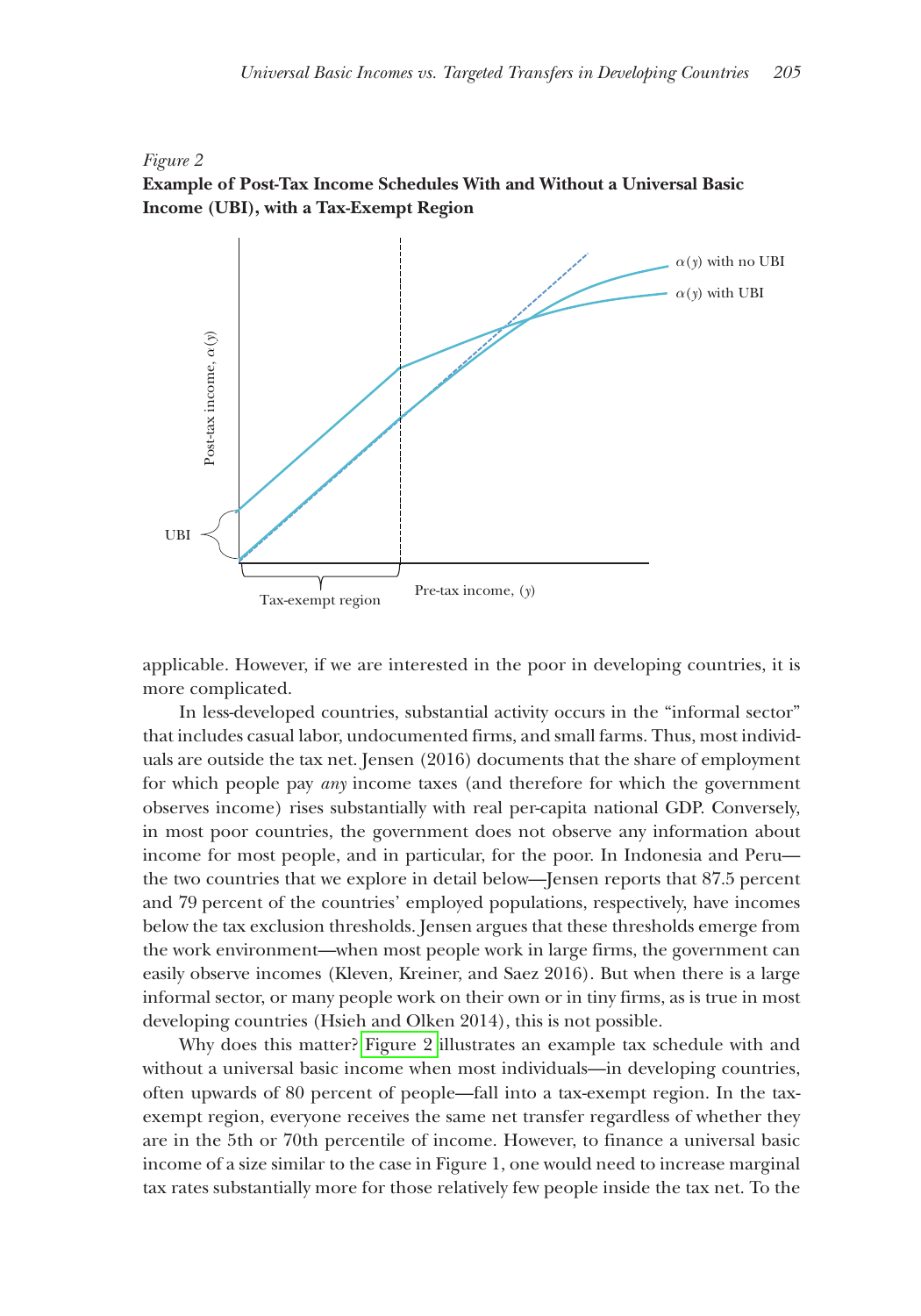extent that these individuals are particularly productive, or that, for a corporate income tax, the firms paying it are more productive, such a tax increase may have disproportionally larger efficiency consequences.

In this way, a universal basic income will function somewhat differently in a country with a large number of people outside the tax net. In particular, 1) the *net* transfer could be the same for the majority of the population (all those below the tax-exempt cutoff), which may not be the optimal resource allocation if we want to focus on the poorest of the poor; and 2) relatively few households will be able to contribute to the financing, which may restrict the overall level of funds available for the universal basic income. In countries with large numbers of people outside the tax net, any attempt to target resources toward the poorest of the poor requires using an alternative data collection approach beyond the income tax system.

The discussion thus far has assumed that a universal basic income is financed entirely through income taxes (individual or corporate), which in developing countries are paid primarily by the very top earners. These taxes combined with import duties (which are also likely to fall on the rich), make up about 42 percent of tax revenue for low- and middle-income countries (according to the most recent World Bank *World Development Indicators*), with the rest of tax revenue in these countries coming from consumption taxes, which are typically proportional to consumption. A universal basic income financed through a combination of an income and consumption tax will look closer to a combination of Figures 1 and 2. In this case, one can tax back some of the transfer on households below the income tax exemption through the consumption tax, but the fact that the tax is generally proportional to consumption limits the flexibility in doing so.

## **How to Target the Poor in Developing Countries**

How can developing country governments target the poor when income is not observable? When the government observes a proxy for income and targets households based on that, one has what is termed a "proxy-means test." The implementation of a proxy-means test is typically based on large, periodic quasi-censuses of the population, focusing on those most likely to be poor. In these censuses, government enumerators go door-to-door, often visiting millions of households. Some countries, such as India, do target government assistance based on self-reported and unverified income, but this is the exception, not the rule, because people can easily lie if there is no way of verifying it. Instead, government census enumerators typically ask about assets, all of which are easy to observe directly. Examples might include ownership of items such as televisions and refrigerators, the type of material used in one's roof, floor, and walls, the number of rooms in one's house, and so on.

The government uses these assets to predict incomes (or per-capita consumption, which can be easier to measure in survey data). Thus, eligibility for benefits is based on *predicted*, rather than actual, income. This method is quite common, and is used in both large countries such as Indonesia, Pakistan, Nigeria, Mexico, and the Philippines, as well as a number of smaller countries, ranging from Burkina Faso to Ecuador to Jamaica (Fiszbein and Schady 2009).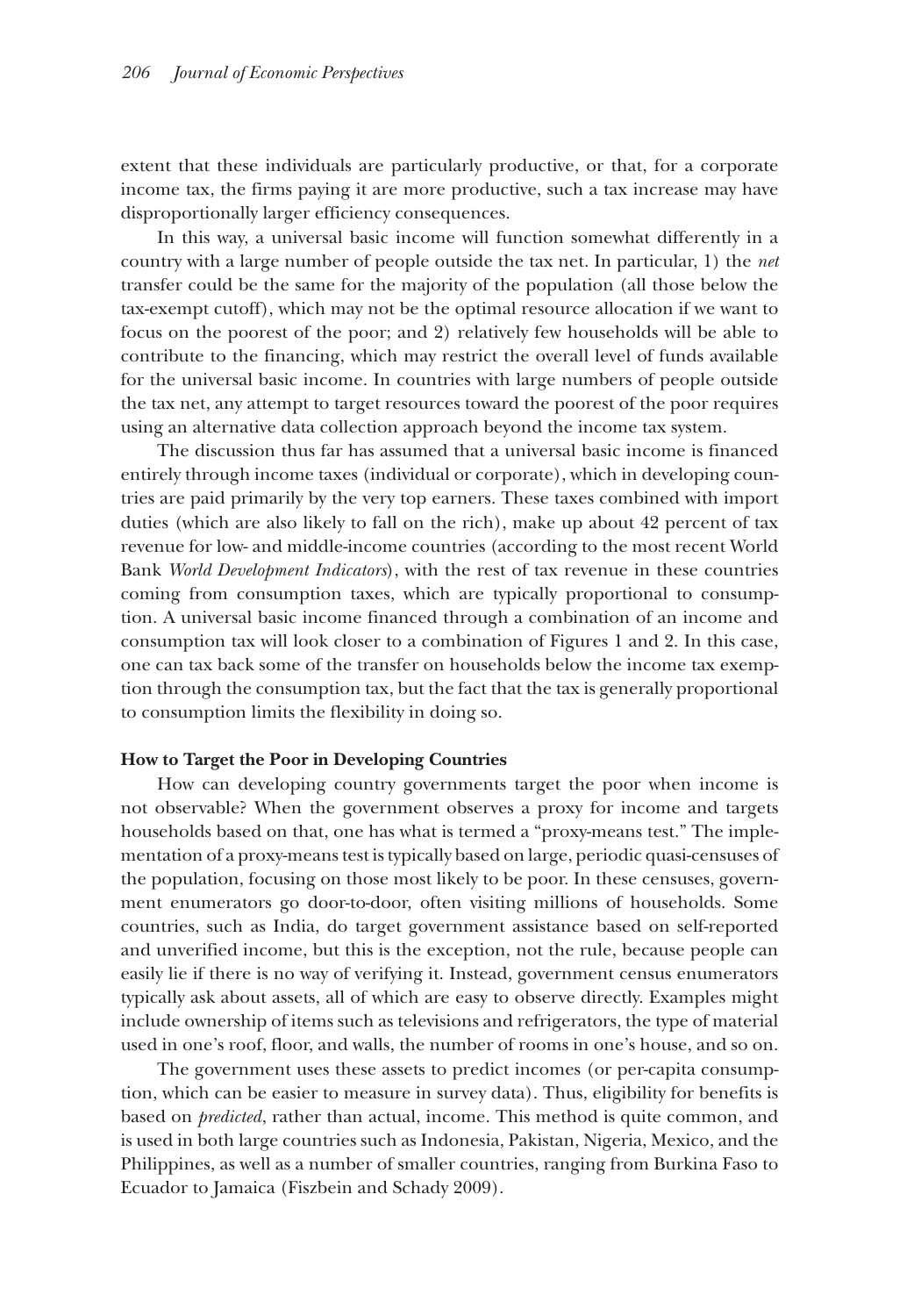There are a variety of methods to predict income (or consumption), but they all share basic features: The government takes another dataset that was collected in a low-stakes context (for example, one collected not for targeting, but rather just for research purposes), and therefore for which households have no strong incentive to lie. In this dataset, the government observes the same asset variables as in the proxymeans census and also observes a measure of poverty, such as a household's monthly income or per-capita expenditure. The government then estimates a regression with the measure of poverty as the dependent variable and the assets as explanatory variables. The proxy-means score is the predicted income or expenditure, which the government can calculate for any household using the coefficients from that regression.

The government then can set a threshold for eligibility and distribute benefits to all households with predicted incomes below the threshold. $2$  If the government sets the threshold level for eligibility in such a way that it covers the entire population, then a "targeted" program effectively becomes a universal basic income. Because predictions of income, of course, happen with error, targeted systems based on a proxy-means test will feature both inclusion and exclusion errors.

# **Comparing Targeted Programs to a Universal Basic Income: Examples from Indonesia and Peru**

Depending on the policy context, either a universal basic income or a targeted program may be optimal. Besley (1990) provides an early discussion of tradeoffs between the two approaches. Here, we illustrate the tradeoffs using data from Indonesia and Peru, two countries that have targeted, nationwide transfer programs. The simulations described in this section (particularly Figures 4 and 5) are broadly similar to other analyses of targeting performance, such as Ravallion (2009), Alatas, Banerjee, Hanna, Olken, and Tobias (2012), and particularly Klasen and Lange (2016).

Indonesia has a number of targeted transfer programs, ranging from conditional cash transfers (Program Keluarga Harapan or PKH) to scholarships for poor students (Bantuan Siswa Miskin or BSM) to subsidized health insurance for the poor. In addition, the government has periodically conducted nationwide, unconditional cash transfers (previously called Bantuan Langsung Tunai or BLT, and more recently called Bantuan Langsung Sementara Masyarakat, or BLSM). The

<span id="page-6-0"></span><sup>&</sup>lt;sup>2</sup>Once the eligibility threshold for a program is set, most developing countries do not vary the level of assistance among the eligible group. Part of the reason is that the imprecision of estimating income based on assets is well understood. Also, it is easier for reasons of politics and transparency just to explain that a given program provides all who are eligible with a certain benefit. However, countries can link benefits levels to predicted income levels by having programs with different eligibility cutoffs. For example, in Indonesia, the conditional cash transfer program called PKH targets roughly the bottom 7–10 percent of households (the "very poor"), but those who are in roughly the bottom 40 percent of the national income distribution (the "near-poor") can qualify for subsidized health insurance even if they cannot access PKH.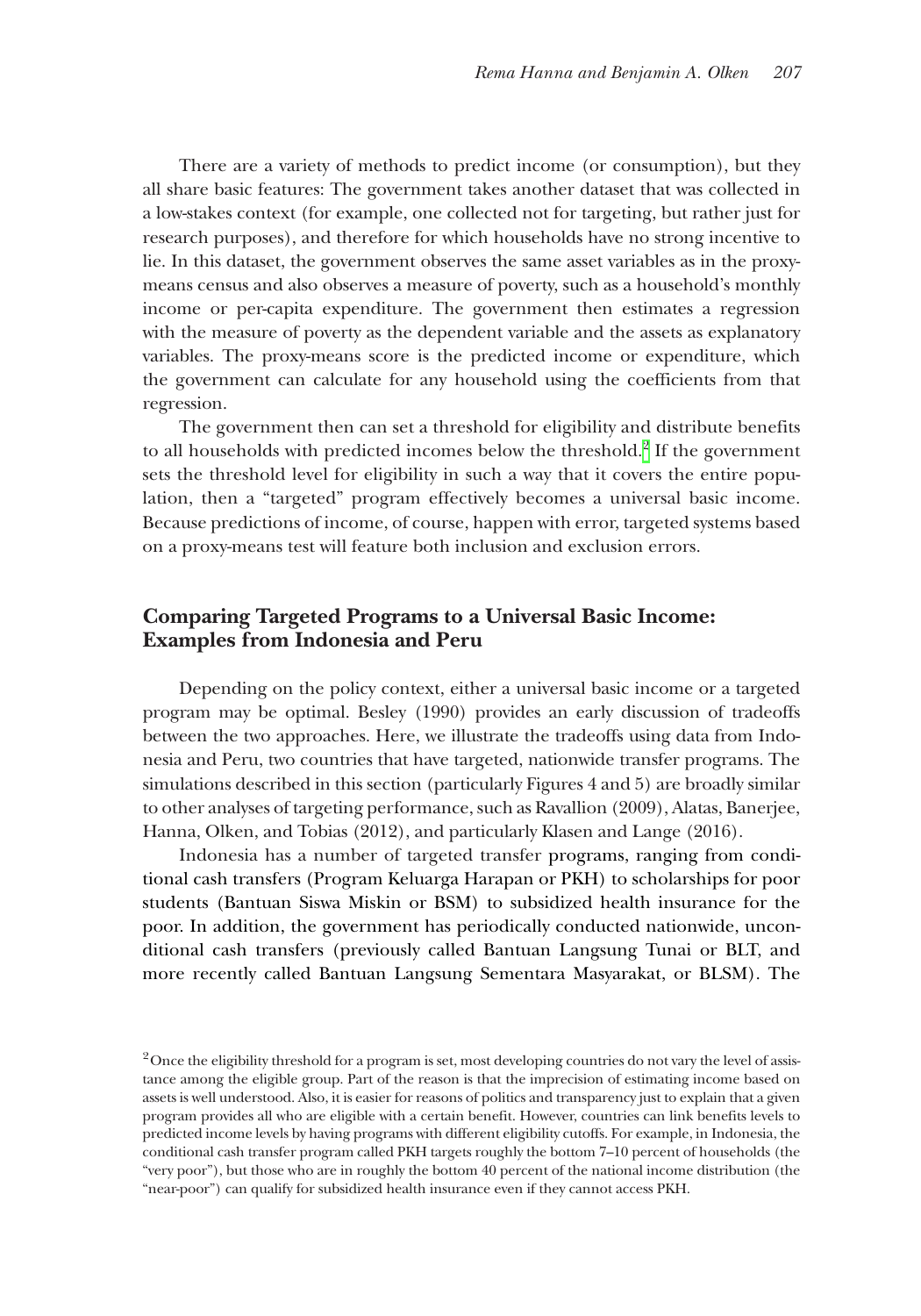government has conducted nationwide targeting censuses approximately every three years since 2005, and then uses proxy-means testing.

Several different types of transfer programs also exist in Peru, ranging from nutritional subsidies (Vaso de Leche) to subsidized health insurance (Seguro Integral de Salud, or SIS) to conditional cash transfers for poor families (Programa Nacional de Apoyo Directo a los Más Pobres, or Juntos). Eligibility for these programs is determined by a proxy-means targeting system, the Sistema de Focalización de Hogares (SISFOH), which assigns households a numerical index to identify eligible households and then allows each individual program to select its final list of beneficiaries. Recertification occurs every three years via a new targeting survey.

For simplicity, we choose one targeted program per country to explore (although the basic results would continue to hold if we chose a basket of programs). In Indonesia, we focus on the Bantuan Langsung Tunai (BLT) program, a temporary and periodic unconditional cash transfer to poor households. The program was implemented first in 2005–2006, and then again in 2008–2009 and in 2014, to help offset shocks in fuel prices. Beneficiaries receive the equivalent of approximately \$100 over the course of one year (World Bank 2012). For Peru, we focus on the Juntos program, which is a conditional cash transfer to mothers designed to subsidize child health and education. Beneficiary households receive a monthly transfer of 100 soles (approximately \$30). Both programs target roughly one-third of the population.

#### **Predicting Income with Proxy Measures**

To simulate targeting in the programs, we obtained household-level data from the Indonesian National Socioeconomic Survey (SUSENAS) and the Peruvian National Household Survey (ENAHO), both for the years 2010–2011. Both datasets are used for targeting in the respective countries. Our sample contains 263,705 households in Indonesia and 46,305 households in Peru. Both surveys contain the complete set of asset variables used in targeting, as well a measure of *actual* per-capita consumption for the household, so we can use these datasets to examine targeting accuracy. For each country, we randomly divide the observations into equally sized "training" and "test" sets. In the training set, we regress monthly household per-capita consumption on the actual indicator variables used in each country's respective proxy-means test formula: 82 variables in Indonesia; 72 variables in Peru (regressions provided in the online Appendix). We then predict monthly per-capita consumption for each household in the test sets using the coefficients from the training regressions, and use this "predicted per-capita consumption" for targeting purposes in the simulations below.

The predictors used are not perfect. The typical fit we found of these regressions (the  $R^2$ ) is between 0.53 and 0.66—so while the regressions have a good amount of explanatory power, they also lead to prediction errors: *exclusion errors* of excluding some who should have been eligible (households with true per-capita consumption below the poverty line) and *inclusion errors* of including some who should not have been eligible (households with true per-capita consumption above it).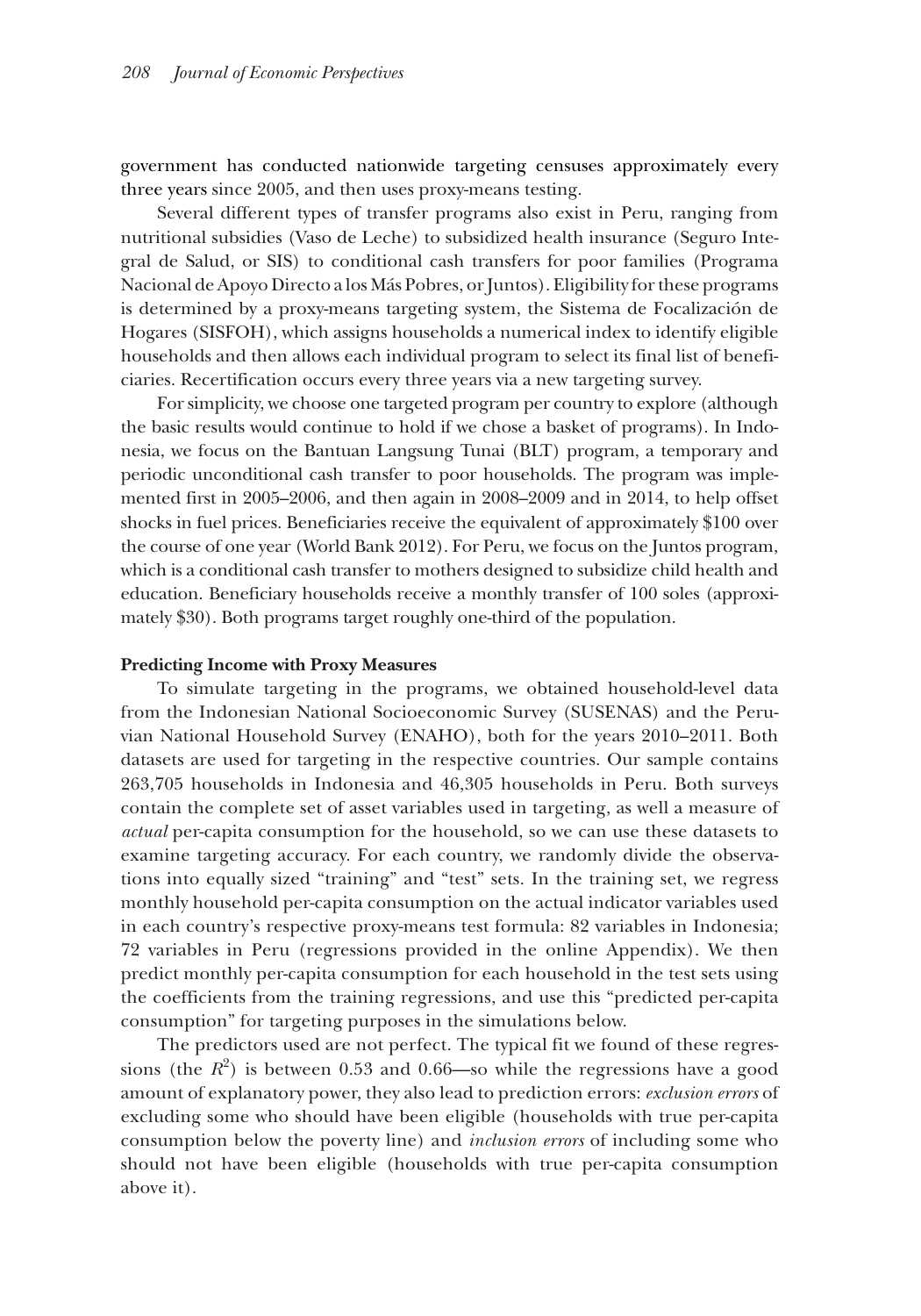We apply the formula to the half of our datasets that was not used for estimation (the "test" datasets). We can then use the actual per-capita consumption measure within the survey to assess whether the formulas accurately predict a household's place in the income distribution[. Figure 3](#page-9-0) shows the results, plotting actual percapita consumption against predicted per-capita consumption. The figure shows four regions: correctly included (bottom-left region), correctly excluded (top-right region), inclusion error (top-left region), and exclusion error (bottom-right region).

For the exposition here, we are simplifying the actual process by which each country determines benefit eligibility. In modeling these two programs, we intend to target households below 1.5 times the poverty line in Indonesia (about 33 percent of our sample), and households below the poverty line in Peru (about 28 percent of our sample). However, in reality, the monetary poverty line varies by year, urban/rural zoning, and province (in Indonesia) or geographic region (in Peru). In Peru, instead of predicting income directly, the national household targeting system (SISFOH) actually produces a numerical index of household poverty using proxy means-testing variables; it then also incorporates certain other household circumstances (such as consumption of water and electricity) when determining final eligibility. In Indonesia, the proxy means-testing models are estimated separately by region of the country to allow the model to account for regional variation in how consumption of goods predicts income across different areas. In both countries, prediction using proxymeans tests is used to determine eligibility for various transfer programs, but each individual program may edit the list of ultimate beneficiaries.

#### **The Inclusion versus Exclusion Error Tradeoff**

Our first step is to explore the tradeoffs in the errors of inclusion and exclusion. One way to think about the government's problem is that by setting different cutoffs for program eligibility  $c$ , the government can choose the balance between the inclusion and exclusion errors that it makes. Figure 3 plots the results with one example  $c$ , but one can see how varying (that is, shifting the vertical line in Figure  $3$ to the left or to the right) would change the balance of inclusion and exclusion error.<sup>3</sup> Say that the government aims to assist those who are actually poor. Intuitively, not giving out the program to anyone (and setting  $c = 0$ ) means no transfers, and hence very high exclusion error, because you are excluding everyone below the poverty line, but it also means no inclusion error, since no higher-income people who should not be receiving assistance are getting it. In contrast, a universal basic income (setting  $c = \infty$ ) implies no exclusion error since all of the poor will get it, but very high inclusion error, because all the higher-income people are getting assistance, too. For values in between, varying the cutoff value *c* allows us to trace out the tradeoffs between inclusion error and exclusion error available to the government.

<span id="page-8-0"></span><sup>3</sup>Note that these definitions of inclusion and exclusion error are with respect to a household's true poverty status (above or below poverty line based on true per-capita household consumption; that is, holding the horizontal line in Figure 3 fixed), not with respect to the program design (that is, the eligibility choice  $c$ , shown by the vertical line).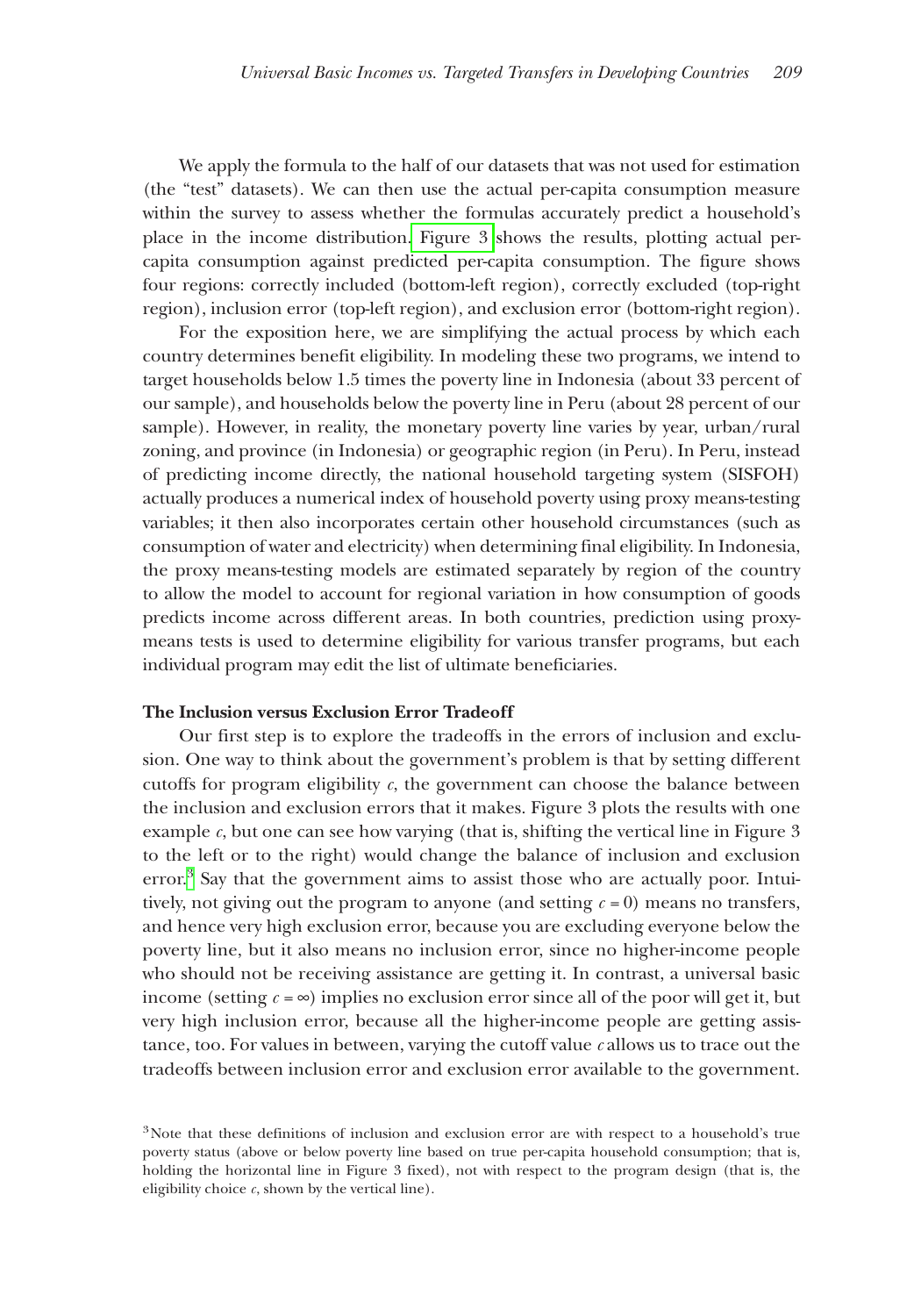B: Peru

# <span id="page-9-0"></span>*Figure 3* **Predicted versus Actual per-capita Consumption for Households in Test Set Data**





*Note:* The figures above plot actual log per-capita monthly consumption against predicted log per-capita monthly consumption for households in the test set data for both Indonesia and Peru (see text for details). The solid vertical and horizontal lines represent eligibility cutoffs for the programs we model here. (In Indonesia, we set the cutoff approximately at the 33rd percentile for consumption for the sample; and in Peru, we set the cutoff at the 28th percentile.) The dashed line is a 45˚ line. For legibility, the points plotted above represent a random sample of 10 percent of our full data from Indonesia and 50 percent of our full data from Peru.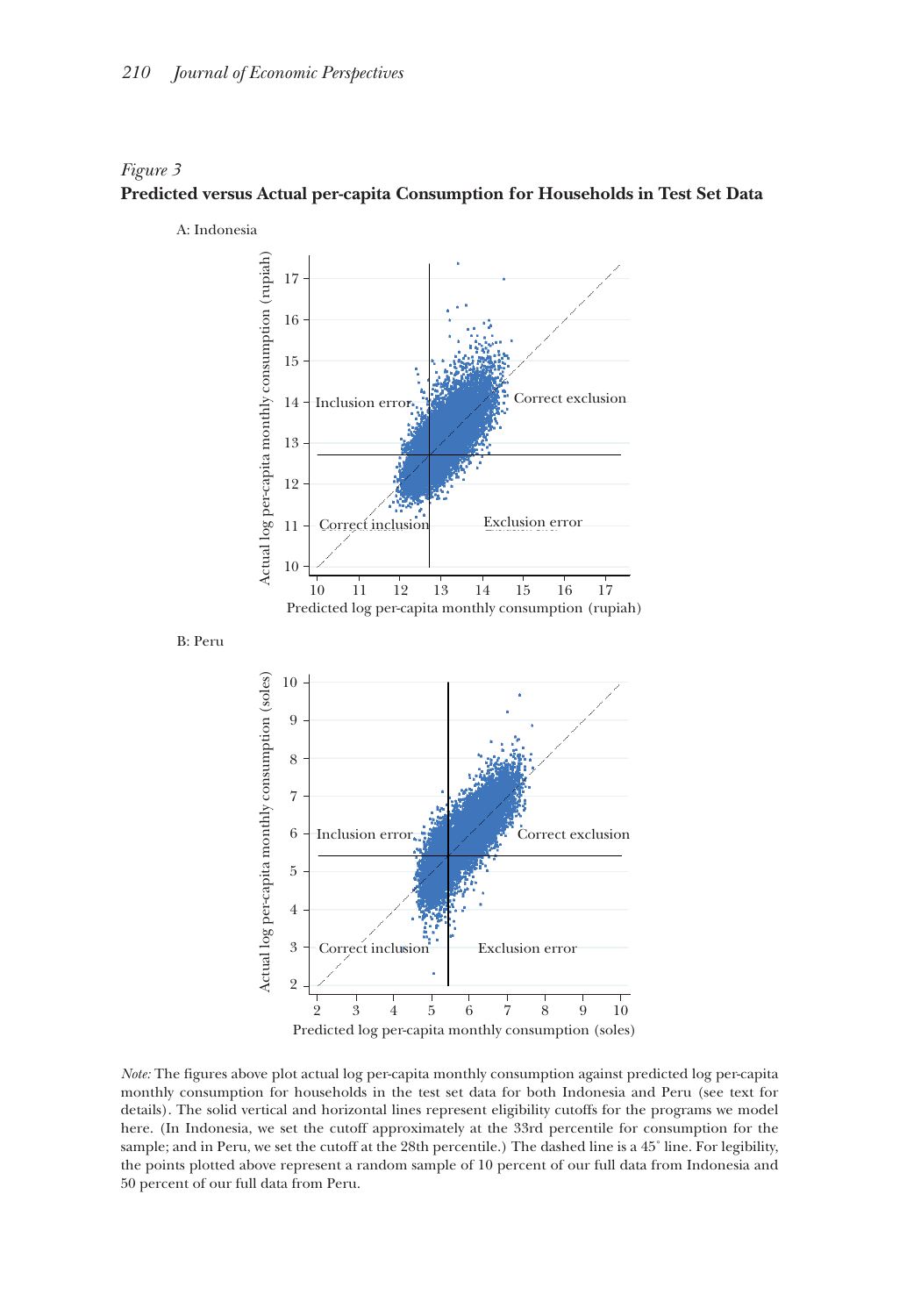These tradeoffs can be seen in [Figure 4A,](#page-11-0) where we plot data from the proxymeans test regressions that we estimated for Indonesia and Peru. We define a target poverty level *y*\* for each country, with the idea that the program is trying to target all individuals with household per-capita consumption below *y*\* . [4](#page-10-0) We then define exclusion errors as failing to give benefits to those with household per-capita incomes below *y*\* , and inclusion errors as giving benefits to those with household per-capita incomes above *y*\* . These curves, also known as ROC curves[,5](#page-10-1) plot inclusion error on the *x*-axis and 1 – exclusion error on the *y*-axis, and trace out the tradeoff between exclusion error and inclusion error obtained by varying the cutoff value *c*, holding the target poverty level for the program (*y*\* ) fixed.

Figure 4A confirms the fundamental tradeoff between inclusion and exclusion error. In both Indonesia and Peru, to reach 80 percent of the intended beneficiaries (exclusion error of 20 percent), the government would need to tolerate an inclusion error of between 22 and 31 percent. Further reductions in exclusion error come at the cost of much higher inclusion error.

While more sophisticated prediction methods (like more flexible prediction equations, machine learning methods, and so on) can improve on these predictions (McBride and Nichols 2016), the fundamental tradeoff between inclusion and exclusion error that we document here remains. Also, these graphs ignore the very real problems of incomplete take-up by those who are deemed eligible, which could affect both the targeted programs and universal transfers. We will revisit this topic below.

#### **Narrowly versus Widely Targeted Programs with a Fixed Budget**

If the government only cares about making sure the poor have access to transfers of some type, a universal basic income—which eliminates exclusion error entirely—may seem attractive. However, as we move to the right in Figure 4A, by raising the cutoff level  $c$ , more and more people become eligible for the transfer. If the total budget for the program is fixed, then the transfer given per-person falls as we move to the right on this curve. Therefore, moving to the right on the curve not only changes the tradeoff between exclusion error and inclusion error, but holding the total program budget fixed, also changes the amount given.

Figure 4B shows this other aspect of the tradeoff, graphing the level of cash transfers disbursed per beneficiary under Indonesia's BLT program and Peru's Juntos program under different targeting schemes, as defined by different levels of the cutoff income *c*. The transfer level to eligible households steeply falls as you allow more people into the program. Again, the universal basic income can

<span id="page-10-0"></span><sup>4</sup>For Indonesia, we plot the ROC curve with *y*\* equal to the 1.5× the government's official poverty line, and for Peru, we plot the curve with *y*\* equal to the government's official poverty line. In the Appendix, we compare curves setting *y*\* equal to 0.75× the government's official poverty line, which we call the "extreme poor"; 1.0× the government's official poverty line; and 1.5× the government's official poverty line, or the "near poor." The tradeoff is similar in all three cases.

<span id="page-10-1"></span><sup>5</sup>ROC stands for "receiver operating characteristic." It refers to a situation in which there is binary classifier—in this case, the proxy-means score combined with different cutoff levels *c*—and shows the tradeoff between true positives and false positives as one varies the cutoff level *c*.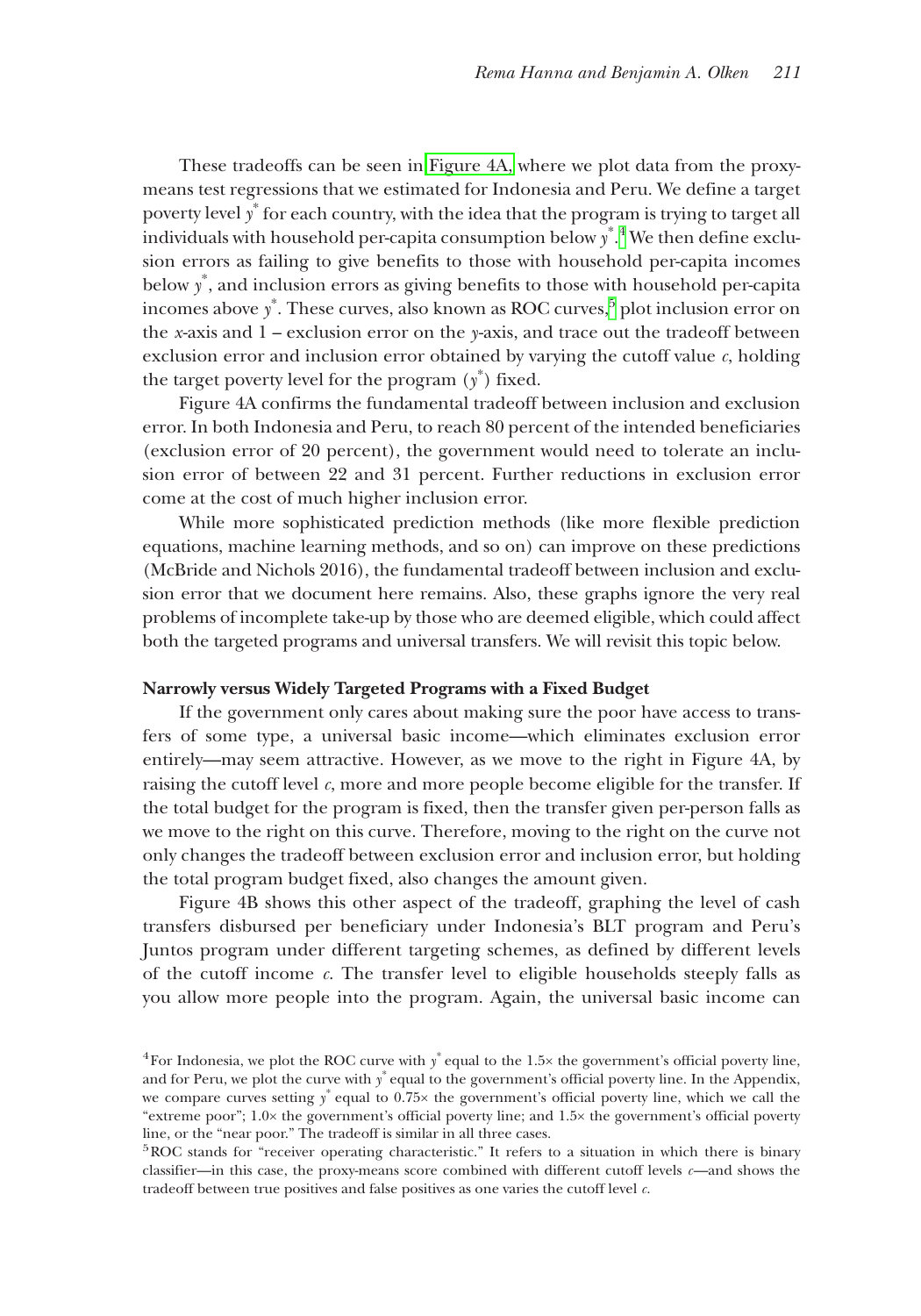#### <span id="page-11-0"></span>*Figure 4*

## **Tradeoffs between Inclusion Error and Exclusion Error by Varying Eligibility Cutoff**

*(exclusion error is the portion of intended beneficiaries excluded; inclusion error is the portion not intended to be beneficiaries who are included)*





B: Benefits per Household versus Inclusion Error for Different Eligibility Cutoffs



*Notes:* ROC stands for "receiver operating characteristic." It refers to a situation in which there is binary classifier and shows the tradeoff between true positives and false positives as one varies the cutoff level *c*. Figure 4A plots the ROC curves for both Peruvian and Indonesian test set data, using a target household per-capita consumption value equal to the government poverty line in Peru and 1.5 times the government poverty line in Indonesia. Figure 4B traces the per-household benefit amount as inclusion error increases, assuming a fixed transfer budget of approximately \$1.83 billion per year in Indonesia and \$274 million per year in Peru (modeled after the sizes of BLT and Juntos, respectively). We include cost-savings from administrative targeting at the universal basic income (UBI) point, where inclusion error equals 1. See text for details.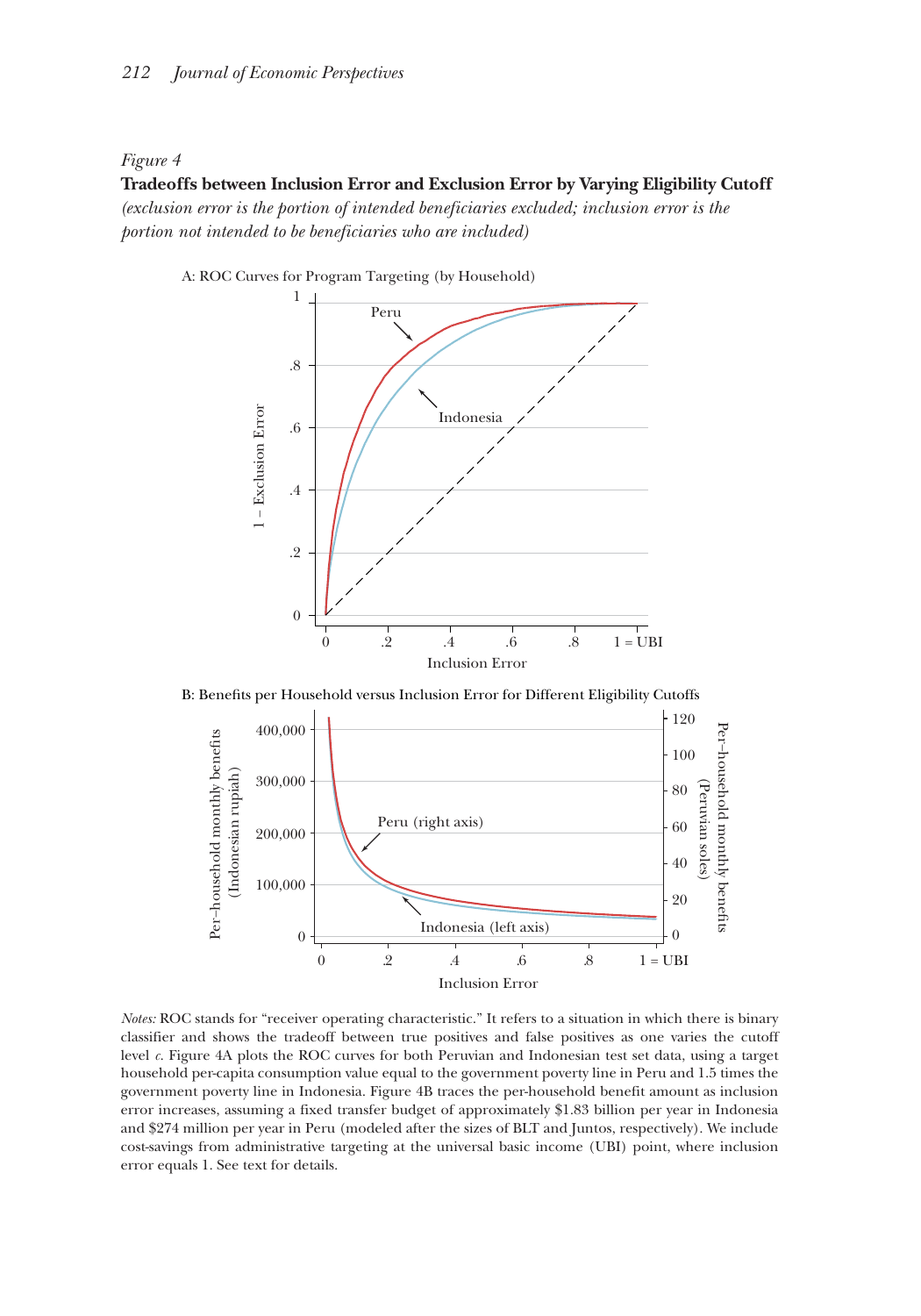be thought of as the rightmost extreme point, with zero exclusion error and the smallest per-capita transfer for a given budget.

One argument for a universal basic income is that you can save on the administrative costs of targeting, because you do not need to do the periodic targeting census. To capture this, i[n Figure 4B](#page-11-0) we add back in the costs of targeting for the UBI, so the benefits per-capita ticks up very, very slightly at the universal basic income point ( $c = \infty$ ). However, the administrative cost of targeting is very low relative to the benefits given out: Indonesia spends roughly \$42 million every three years for updating its Unified DataBase, with annual operating costs of about \$1.1 million (for further information, see Bah, Nazara, and Satriawan 2015). Peru spends roughly \$10.8 million every three years with annual operating costs of about \$1.1 million (Ministerio de Economía y Finanzas 2008). Per year, this translates to an additional 0.8 and 1.7 percent of the overall transfer budget in Indonesia and Peru, respectively. Thus, administrative costs are not a large driver of the benefits level, especially in comparison to the level of inclusion error one chooses, which is why the discontinuity at the universal basic income point is visually imperceptible in Figure 4B (although you will be able to see it in [Figure 5\)](#page-13-0).

#### **Welfare Comparisons**

For a given total budget, which point on the graph is "best" depends on various social welfare weights. For example, it is necessary to put a weight on inclusion errors, while remembering that just because someone is above the cutoff line does not imply that the social value of them receiving a transfer is zero—indeed, generically such a transfer still has a positive value. It is necessary to put a weight on exclusion errors: how costly is it to the government for some deserving people not to obtain the transfer, merely because of errors in the targeting formula? It is necessary to put a weight on the implied reduction in per-capita transfer to the very poorest that is required to accommodate the increased number of beneficiaries. It is also necessary to take a stand on how much more the poor value a given dollar than the rich (that is, the difference in marginal utilities for poor and rich), which is given by the curvature on the utility function. For a given amount of targeting, one can then determine the per-capita transfer.

Deciding how to parse the tradeoffs between inclusion error, exclusion error, and per-capita benefits requires specifying a social welfare function that allows the government to evaluate the social benefits from these different decision rules while holding the overall size of the transfer constant. Here, we will evaluate the total social welfare using what is commonly known as a constant relative risk-aversion CRRA-utility function:

$$
U = \frac{\sum (y_i + b_i)^{1-\rho}}{1-\rho}
$$

where  $y_i$  is household *i*'s pre-tax per-capita income,  $b_i$  is the per-capita benefits assigned to household  $i$ , and  $\rho$  is a coefficient of relative risk-aversion, where higher values of  $\rho$  put higher weights on transfers received by the very poor. (Note that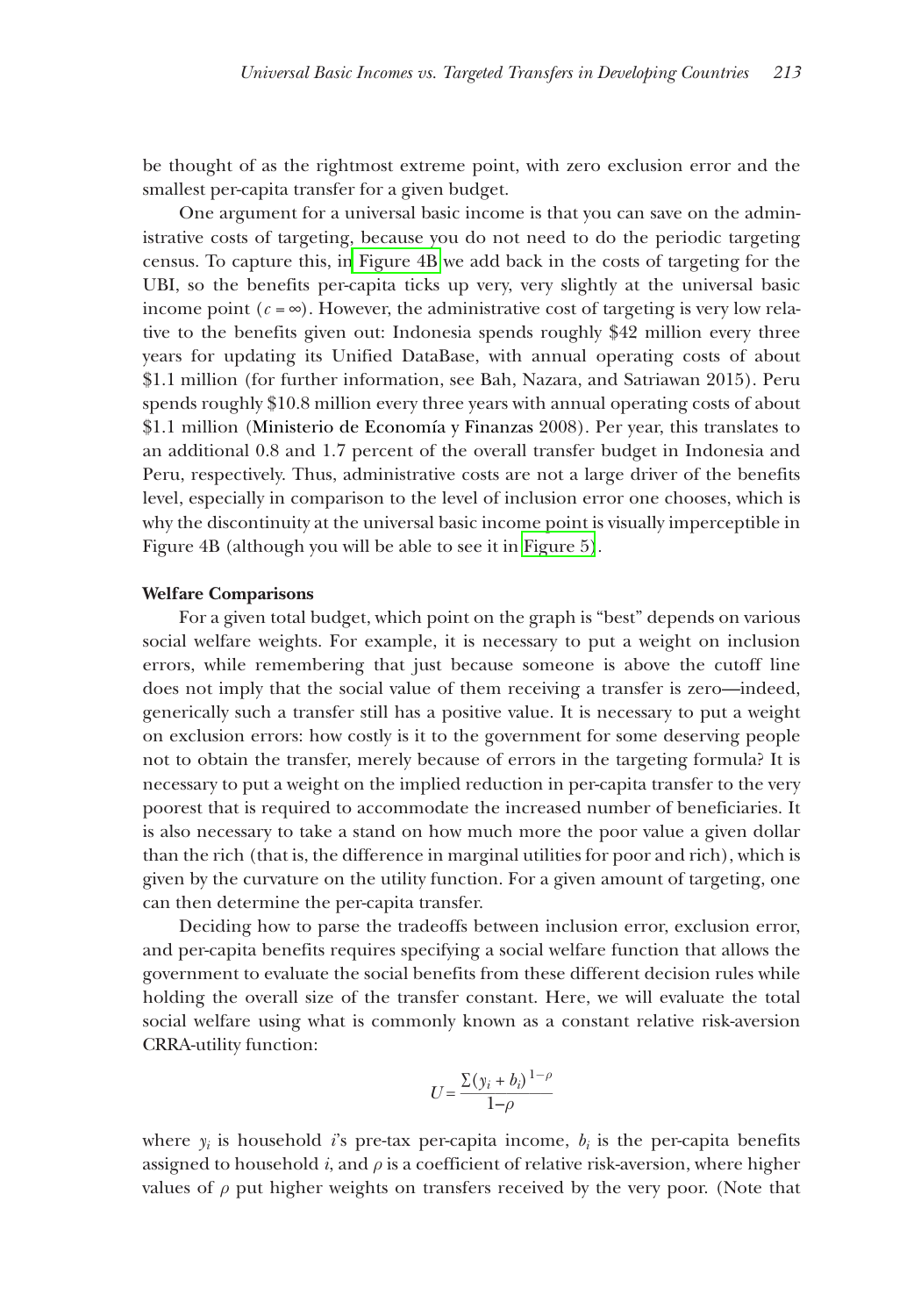

<span id="page-13-0"></span>*Figure 5* **Social Welfare versus Inclusion Error** 

*Notes:* Figure 5 uses the same pooled household data as in Figure 4. For each cutoff value c, we calculate the per-capita benefit amount for included households, and then calculate constant relative risk-aversion utility (CRRA) using the formula presented in the text with  $\rho = 3$ . I. Utility is negative given the CRRA assumptions, with higher (that is, less negative) values indicating higher utility. If a household is not included in the program at a given value of  $c$ , we simply set  $b_i = 0$ , but their utility is still included. Dashed lines indicate the point of maximum social welfare in each country. We include cost-savings from administrative targeting at the universal basic income (UBI) point, where inclusion error equals 1.

utility is negative given the CRRA assumptions with less negative values indicating higher utility.) By comparing the sum of *U* for different configurations of benefits, one can see which scheme produces the highest net social welfare judged by this metric.

Of course, conclusions will depend on the particular value of  $\rho$  one chooses. Here, we calculate the social welfare from programs with different levels of targeting in Figure 5 for each country, using  $\rho = 3$ . (As a robustness check, we also calculated social welfare with  $\rho = 1$  and  $\rho = 5$ , and the conclusions are qualitatively similar.) Specifically, in Figure 5, we plot social welfare evaluated against the amount of inclusion error for a fixed budget, for both countries. As before, social welfare will increase discontinuously for the universal basic income because no targeting costs are incurred in this program.

The key finding from this graph is that narrowly targeted programs—those focused on distributing large benefits-per-capita to the poorest of the poor appear to achieve much higher utility levels than less narrowly targeted programs, including but not limited to a universal basic income. In Indonesia, the socially optimal program calculated in this way targets about 19 percent of the population, with inclusion error of 7.4 percent and exclusion error of 58.2 percent;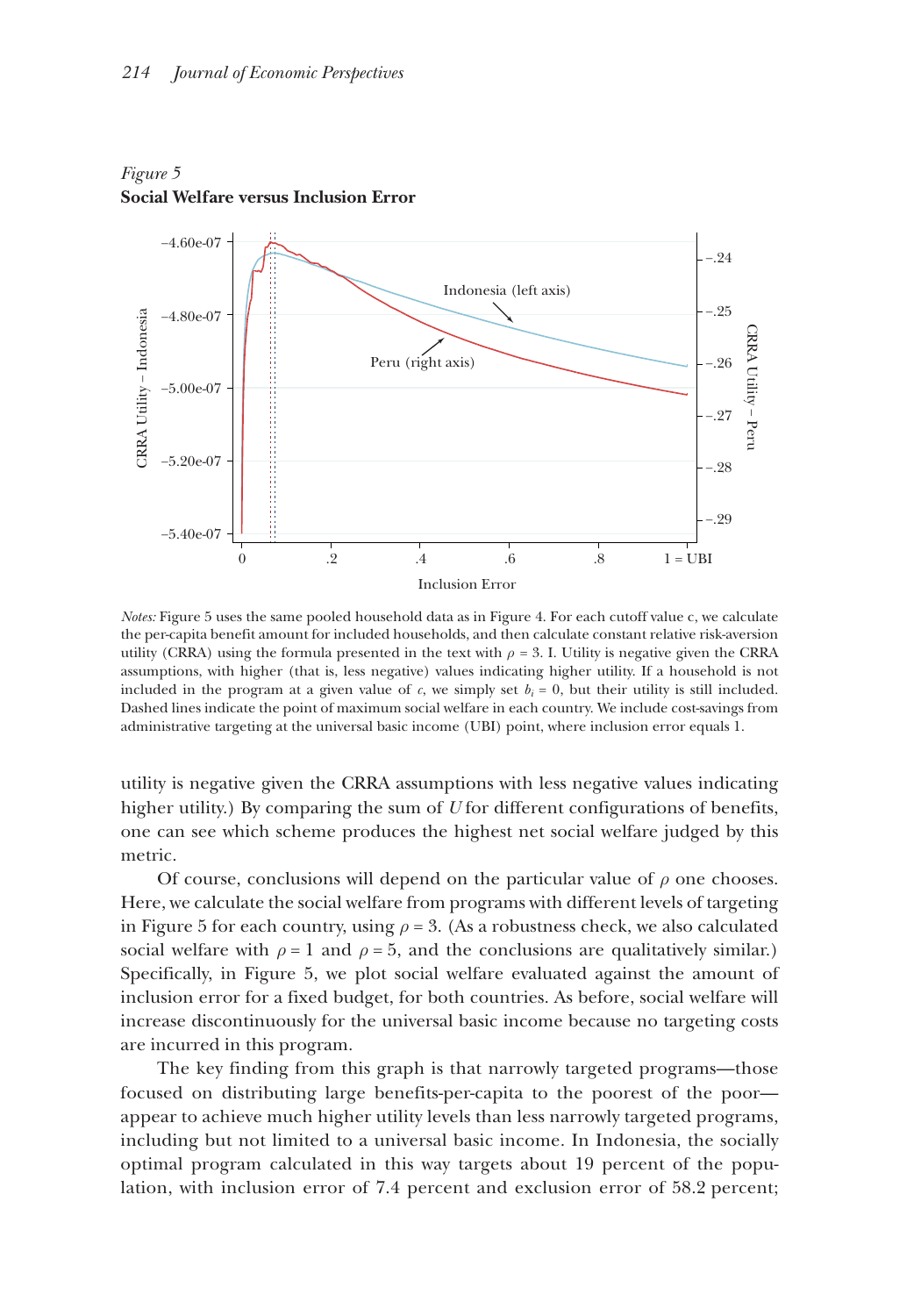for Peru, the socially optimal program targets approximately 18 percent of the population, with inclusion error of 6.4 percent and exclusion error of 52.4 percent.

Even programs that appear somewhat badly targeted could still dominate a universal basic income. To understand where the programs in Indonesia and Peru fall in terms of social welfare, we can see where the current level of inclusion error roughly falls. Bah, Bazzi, Sumarto, and Tobias (2018) calculate that inclusion error in the 2008 Indonesian BLT program was roughly 34 percent, which is higher than the social optimum, but still substantially more narrowly targeted than a universal basic income. Peru's Juntos is at roughly 6.4 percent inclusion error, according to Robles, Rubio, and Stampini (2015), suggesting that the rate of inclusion error is close to the social optimum as calculated here.

In short, this analysis illustrates that targeting could be an effective mechanism in improving overall social welfare, even with high levels of targeting error. However, note that this discussion focuses only on tradeoffs involved in choosing whether to target transfers based on one survey—that is, how to identify the poor in the static situation of a given point in time. In reality, income status varies over time. Thus, the size of the relative errors will also depend on how frequently the government collects asset data from households and how much churn in and out of poverty occurs over time. Because targeting surveys are infrequent, actual targeting errors may be higher than what we report here, and so one may want to account for this factor in determining where to place the cutoff.

#### **Other Challenges with Targeted Transfers**

In choosing between a broader approach like a universal basic income and a more narrowly targeted approach, several other important considerations arise in addition to inclusion and exclusion errors. We consider four issues: breadth of political support, horizontal equity, transparency, and labor market distortions.

First, we have focused on the case where the government has a fixed budget available for the transfer program. However, political support for redistribution may be much higher if everyone gets a "piece of the pie" (Gelbach and Pritchett 2002). Thus, as inclusion error increases, the overall amount of funding available for transfers may increase. As the elasticity between the total budget and the number of beneficiaries increases, universal transfers become more attractive (Klasen and Lange 2016).

Second, the principle of horizontal equity holds that each person who has the same relevant conditions should be treated the same. Transfer programs using proxy-means tests will have errors in the prediction algorithm—and so they do not treat all people with the same utility of receiving the benefits identically. For programs where the income cutoff for providing benefits is near-zero, horizontal equity violations are (mechanically) close to zero, because almost no households receive the program. Violations of horizontal equity are also mechanically zero for universal basic income: by definition, if all households receive the transfer, then all households are treated the same.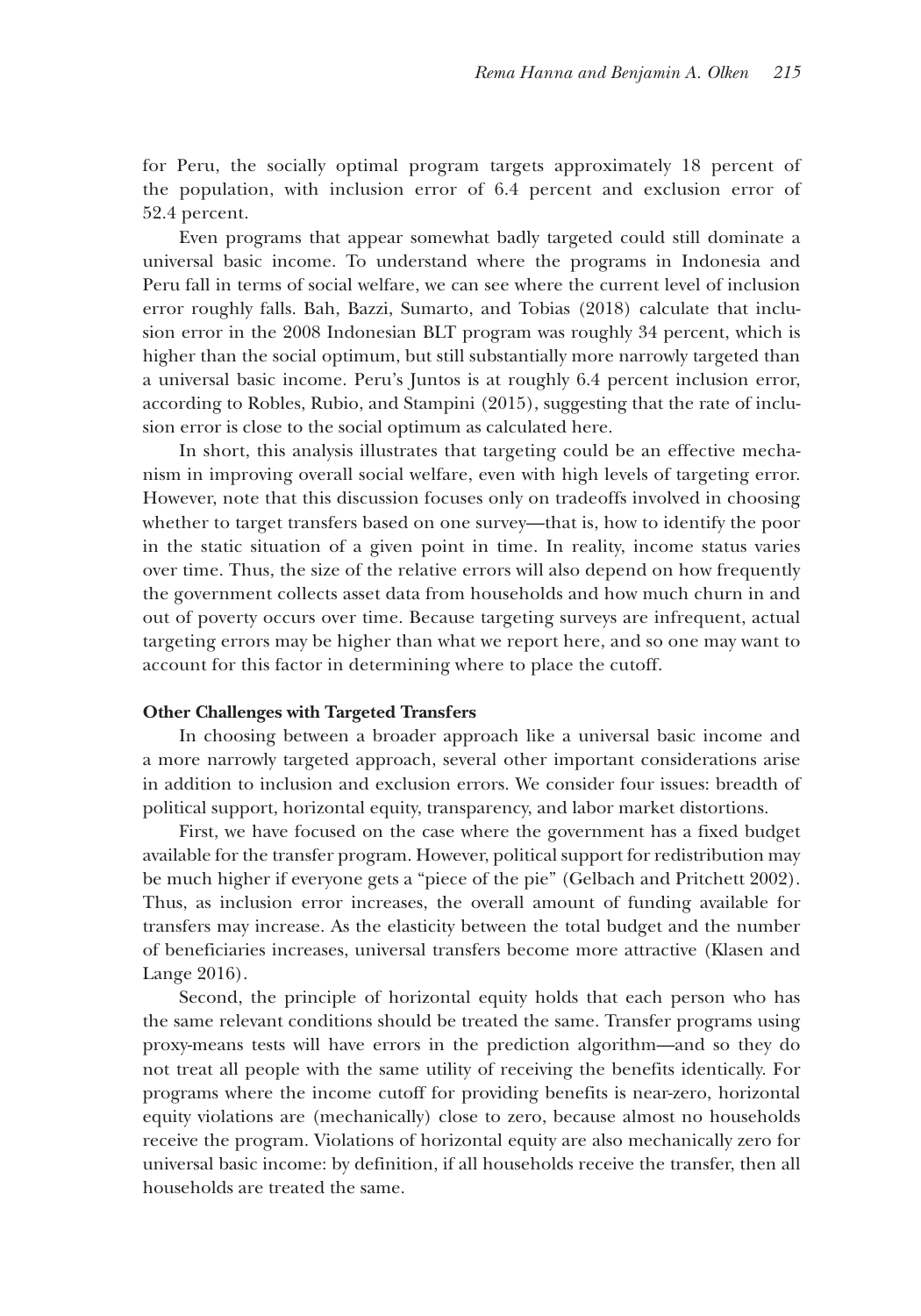

*Figure 6* **Horizontal Equity versus Inclusion Error in the Programs from Peru and Indonesia**

*Note:* Figure 6 traces horizontal equity as a function of inclusion error. At each cutoff *c*, we calculate, for each household, the percentage of households within ±5 income percentiles (based on actual income) that received the same benefit status—included or excluded—based on the results of proxy-means test prediction. In other words, for households that were included in the program at a given  $c$ , we calculate the percentage of similar households that were also included; for households that were excluded, we calculate the percentage of similar households that were also excluded. At each cutoff point, we average these percentages over all households to compute the horizontal equity variable graphed above. Dashed lines indicate the location and value of minimum horizontal equity.

To calculate a measure of horizontal equity and see how it varies with the cutoff value  $c$ , we do the following for both Peru and Indonesia. For each cutoff value *c*, we determine which households would receive the program and which would not. For each household income level, we then compute the percentage of households 5 percentiles above or below who have the same outcome (that is, for households receiving the program, the percentage of households 5 percentiles above and below who also would receive the program; for households not receiving the program, the percentage of households 5 percentiles above and below who would not receive the program). For each cutoff (and hence allocation rule) *c*, we average these two percentages over all households to get a measure of horizontal equity. We then repeat this exercise for each possible value of *c*.

Figure 6 shows the resulting measure of horizontal equity and how it varies as we vary the cutoff *c*, and hence the inclusion error, of the program. We find that for cutoff levels in an intermediate range, in which inclusion errors were roughly 30–40 percent, it is common to find that horizontal equity is violated about 20 percent of the time in Peru and 30 percent of the time in Indonesia. In addition to the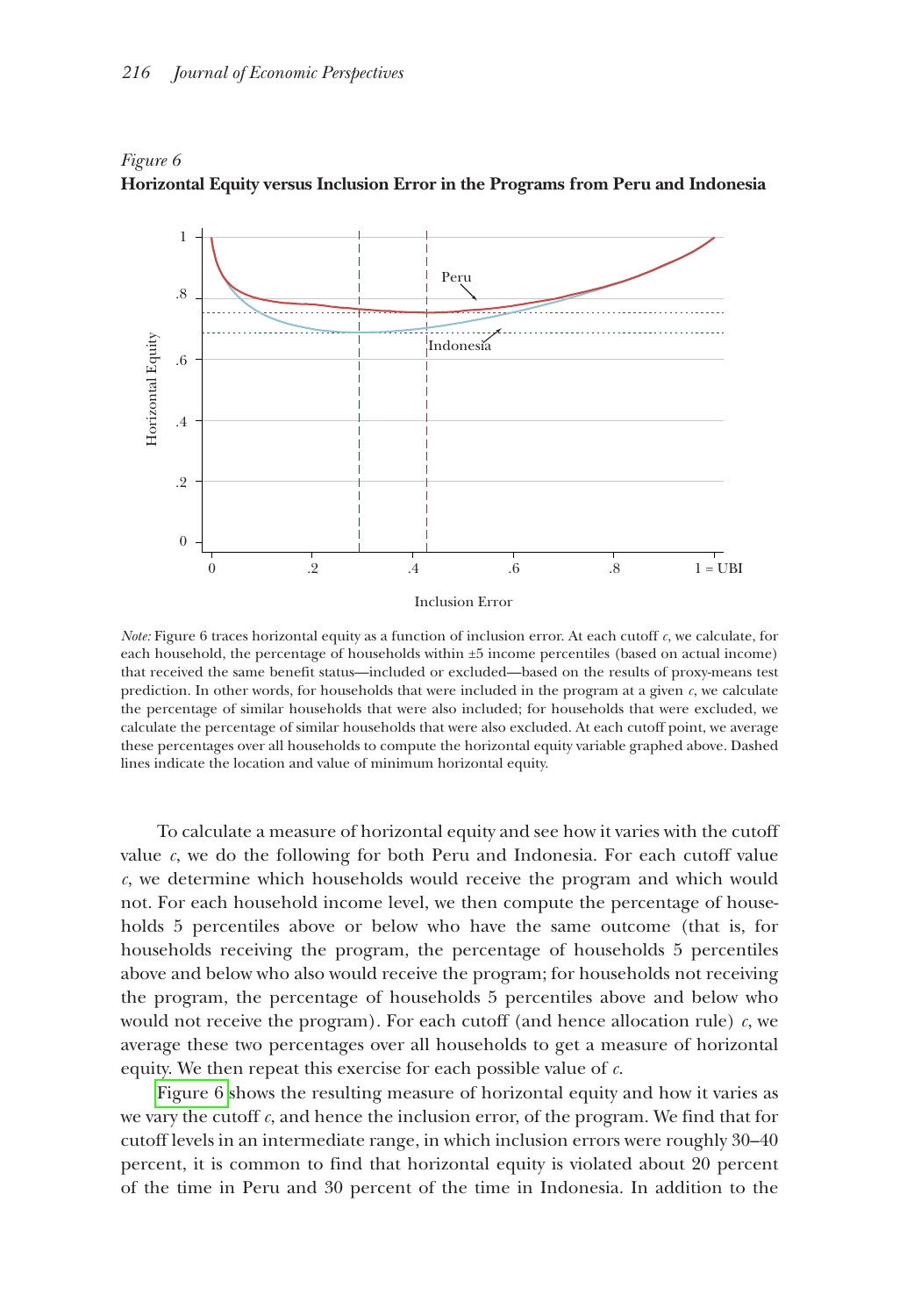unfairness they represent, violations of horizontal equity can also lead to significant political problems.

A third important consideration involves the logistics of implementing targeting schemes in a low-capacity (and potentially corruption-prone) environment. A proxy-means test has an inherent lack of transparency, because eligibility is determined based on a weighted sum of many different variables, which would be hard for ordinary citizens to understand even if the weights were public information. Moreover, the proxy-means test formula (essentially the weight that the coefficients in the regression would give to each asset) are kept secret because if they are known, households (perhaps in cooperation with better-informed agents) may strategically misreport or hide assets to make sure they fall under the cutoff. Using data from Colombia, Camacho and Conover (2011) show that over time as the formula became known, there was substantial bunching of reporting right below the eligibility cutoff. Given this concern, governments not only keep the formula confidential, but they also tweak the coefficients every few years.

Thus, it is very difficult for citizens to verify that a proxy-means test scheme is being implemented properly. If a local official says to a citizen, "Sorry, you're not on the list of eligible beneficiaries," villagers have little recourse, because their true eligibility is hard to verify. On the other hand, a universal basic income is inherently transparent, in the sense that *everyone* is entitled to a transfer.

The evidence suggests that greater transparency of the lists of eligible beneficiaries may be important to effective implementation of a proxy-means test-based scheme. In Banerjee, Hanna, Kyle, Olken, and Sumarto (2018), we and our coauthors worked with the Indonesian government on a randomized experiment in which heads of all villages received a list of who was eligible to receive subsidized rice, but in a treatment group of villages, the central government also mailed out an "identification card" directly to citizens deemed eligible. Mailing identification cards to the beneficiaries resulted in treatment villages receiving 26 percent more subsidized rice compared to control villages—and reduced "leakage" (rice that, as far as we can tell, was not distributed to anyone) by between 33 and 58 percent.

Finally, targeting may introduce distortions. These distortions can, in theory, reduce the quantity of work, either because income effects decrease the incentive to work, or because phasing out the transfer over some income range decreases the after-tax-and-transfer effective marginal wage in that range. To study the income effects, we and our coauthors re-examined seven different randomized trials of government-run cash transfer programs throughout the developing world (Banerjee, Hanna, Kriendler, and Olken 2017), which provided between 4 and 20 percent of household consumption to beneficiaries for many years. We found no systematic evidence that any of these programs reduced labor supply.

Regarding the second channel (effects that come through changing the aftertax-and-transfer effective marginal wage), a vast literature in developed economies has studied the alteration in work incentives that arises either from the changes in the income tax rate formula needed to raise the revenue to pay for the transfer, or from the effective marginal tax rate imposed by the phase-out of the transfers.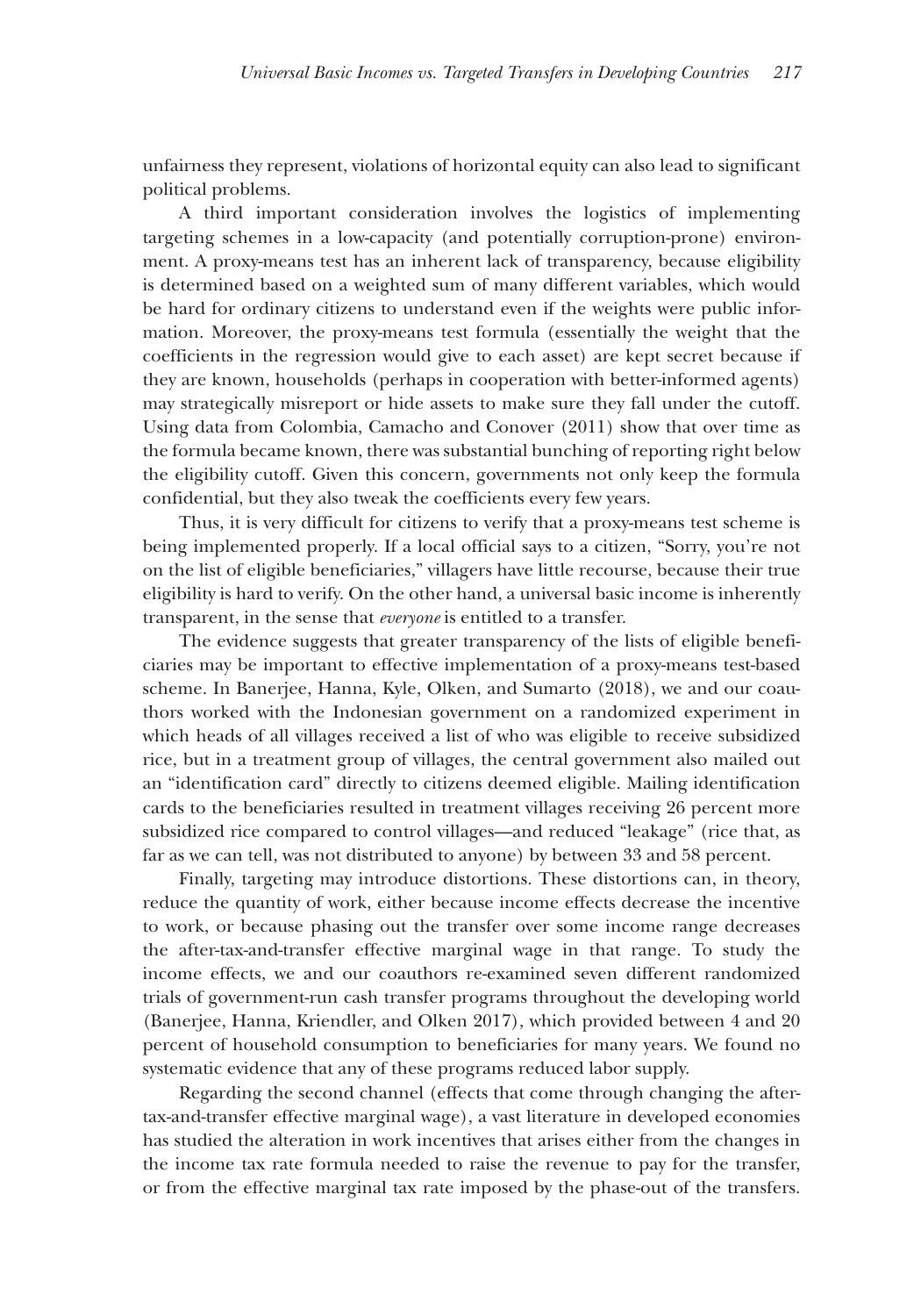In the US context, for example, the earned-income tax credit provides a negative marginal income tax rate at the very bottom of the tax schedule (thus subsidizing work), and was designed with these concerns in mind, given that there is evidence in the United States that labor supply elasticities are higher on the extensive margin (working at all versus staying out of the labor force) than on the intensive margin (how much you work) (for example, Eissa and Leibman 1996; Meyer and Rosenbaum 2001; Saez 2002). Relatedly, a major goal of the 1996 US welfare reform was to redesign the welfare system to reduce very high marginal tax rates that came from rapid phase-outs of benefits over certain income tax ranges. As discussed above, a universal basic income program does not eliminate this issue entirely, although the relevant distortions to think about for a universal basic income are the increases in marginal income tax rates required to finance the universal basic income.

These issues are related to, but somewhat different from, what happens with a proxy-means test in a developing economy. In this setting, the labor supply distortion will involve the implied tax rates from the phase-out of the program for those who are eligible, but will also be smoothed out by the error rate in the formula for those who have equivalent income (or consumption) but are not designated as eligible by the formula.<sup>[6](#page-17-0)</sup> Perhaps ironically, a more accurate proxy-means test formula, with fewer errors, may actually induce *more* labor supply distortions, since fewer errors in the proxy-means formula will imply that some households face a steeper effective tax rate over some range. More noise in the proxy-means test formula, making the proxymeans formula less predictive, tends to smooth out the phase-out region, and will thus tend to reduce the implicit tax rate that a population faces from a targeted benefit.

For example, [Figure 7](#page-18-0) illustrates the implied marginal tax rates from actual proxy-means test formulas and from a counterfactual formula where we double the amount of noise, making the proxy-means test less predictive than it is in practice. As the figures show, doubling the amount of noise in the proxy-means test formula reduces the implied marginal tax rate for the poor, but it increases the implied marginal tax rate somewhat for the middle-class, who face some probability of receiving the benefits (due to inclusion error) that is declining in their income. If households are aware that increasing their income or consumption may reduce their chances of being eligible for benefits, they may reduce their labor supply accordingly, though documenting to what extent this happens empirically remains an important direction for future research.

The proxy-means test puts particularly heavy weight on certain assets. While the precise proxy-means test formula may not be known, households do observe which variables the government asks about—that is, they know that the poverty census asks about televisions, refrigerators, and so on. The potential for linkage from ownership

<span id="page-17-0"></span><sup>6</sup> To see this, recall that for each income level *y*, one can think of the proxy-means test as producing a probability of receiving the benefit *p*(*y*). The fact that the proxy-means test has predictive power implies that *p* will be decreasing with income ( $p'(y) < 0$ ), but the fact that there are inclusion and exclusion errors means that  $p(y)$  is continuous. Abstracting away from the rest of the tax system, one can then write a household's expected after-tax income as  $\alpha(y) = y + p(y) b$ . One can therefore think of the "expected tax" rate" imposed by the proxy-means test system as  $-p'(y)b$ .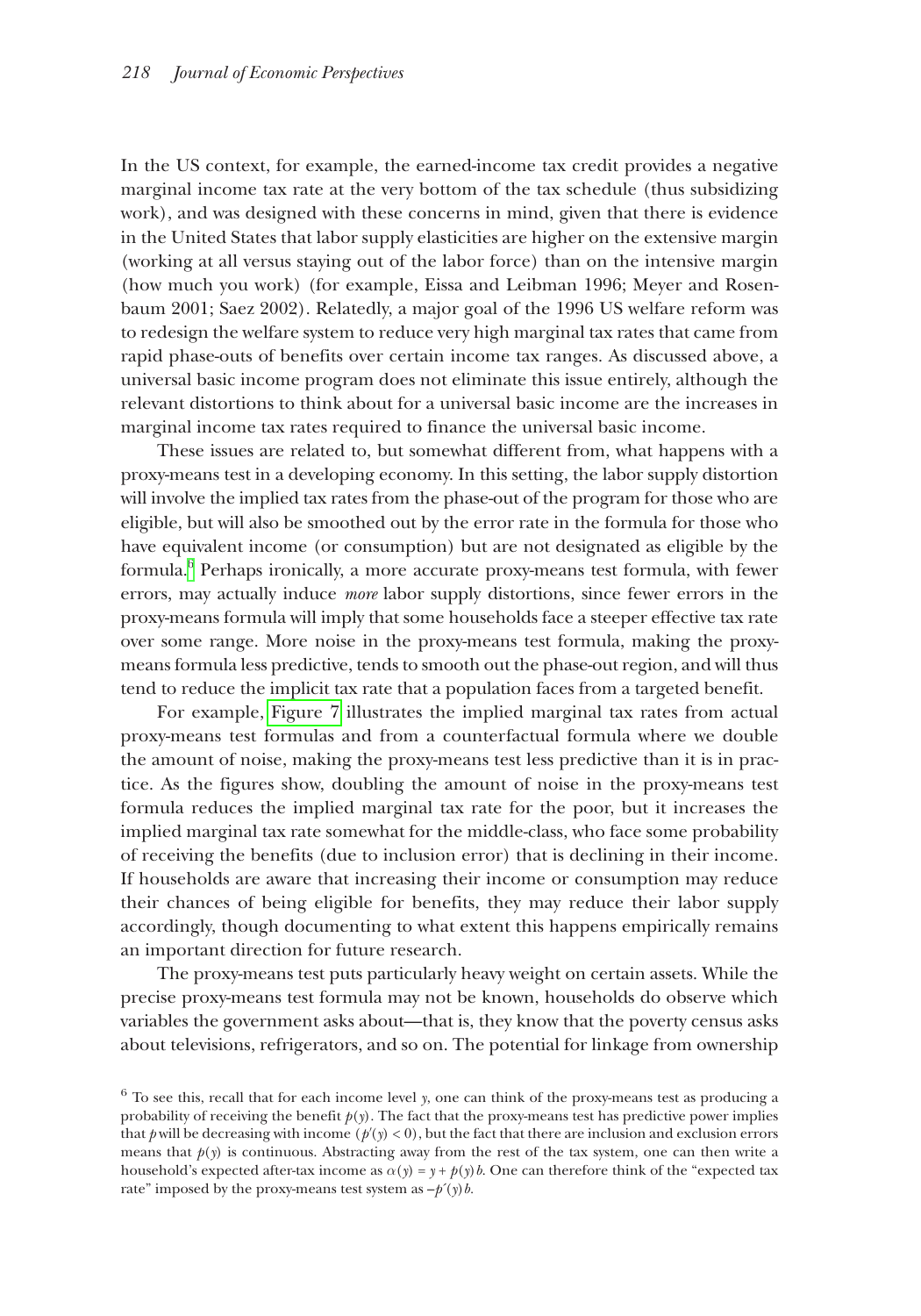<span id="page-18-0"></span>



*Note:* Figure 7 illustrates the implied marginal tax rates from actual proxy-means test formulas and from a counterfactual formula where we double the amount of noise, making the proxy-means test less predictive than it is in practice. The implied marginal tax rates are plotted against actual per-capita household consumption for the Indonesian and Peruvian cases described in the text. We designated households as benefit recipients if *predicted* income was less than 1.5 times the poverty line (in Indonesia) or less than 1 times the poverty line (in Peru). Households above the 95th income percentile were dropped from both country samples. We then performed a local polynomial regression of benefit receipt status on *actual* income, using a bandwidth of 50,000 rupiah (Indonesia) and 75 soles (Peru). We took the first derivative of this function and multiplied it by (minus) the benefit amount *b* in order to calculate the implied tax rate as a function of household income  $(-p'(\gamma)b)$ . We then applied the same process after adding a random, normally distributed noise term (with the same standard deviation as our original predicted incomes) to these predicted income values. OLS is ordinary least squares.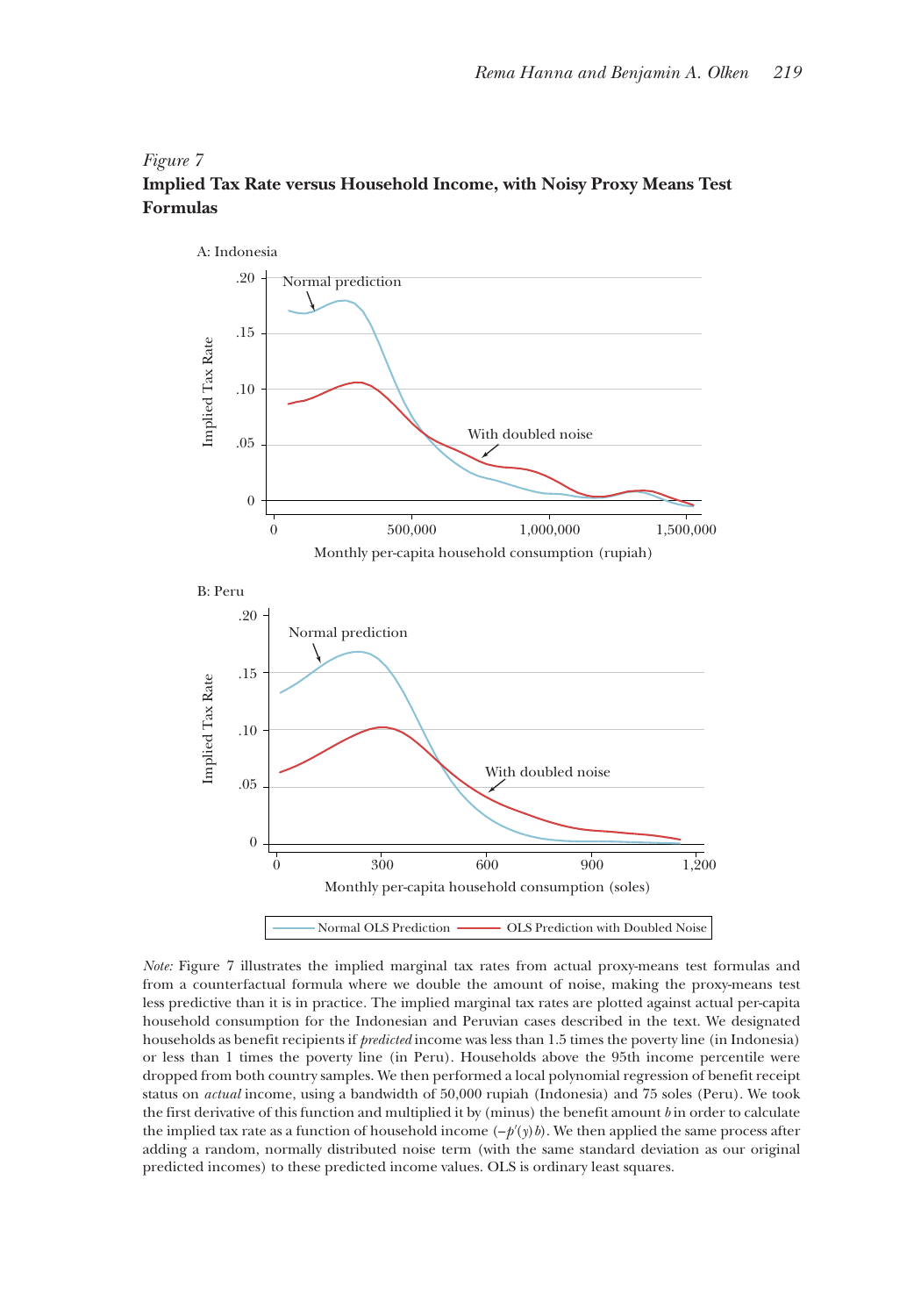of such assets to reduced eligibility for benefits puts a particularly high implicit tax rate on these particular assets, which could lead households to reduce their consumption of these assets. For example, from 1696 to 1851, Britain imposed a tax on windows, which were easily observable to the taxman—but this led to the construction of buildings with very few windows, low light, and poor ventilation (Glantz 2008; Oates and Schwab 2015). It is not clear that households understand the formula in a proxy-means test enough to distort their purchases of assets, and we are currently studying this question in cooperation with the government of Indonesia.

## **Alternative Methods of Targeting**

Our discussion has assumed that the government produces an eligibility list for targeted transfers through a proxy-means test based on household-level data. However, we now consider two other methods of targeting: community-based targeting and a system that imposes costs on beneficiaries and lets people assist in targeting themselves. We also consider how conditional cash transfer programs, popular throughout the developing world, can be thought of in relation to the targeting challenge.

#### **Community-Based Targeting**

In a community-based targeting process, a fixed number of program slots are allocated to a given community, such as a hamlet (a part of a village). The hamlet, through a participatory meeting of some type, decides who among them is most in need of the transfer.

One might think that such a system would be unpopular: after all, who wants to discuss their income in front of their neighbors and peers? (Not Americans, as discussed in Card, Mas, Moretti, and Saez 2012!) In addition, one might fear that such a system is prone to elite capture: for example, a powerful headman might manipulate the meeting to put his nephew on the list of beneficiaries. However, when we and our coauthors tried such an approach experimentally in Indonesia and compared it experimentally, we found that citizens vastly preferred the community based-approach to a data-based proxy-means test. In addition, the community approach did a much better job of identifying those households who selfassessed themselves to be poor, and was only slightly worse at identifying the poor based on per-capita consumption levels. Furthermore, there was no detectable elite capture (Alatas, Banerjee, Hanna, Olken, and Tobias 2012).

A community targeting approach avoids some key pitfalls of the proxy-means test related to transparency and horizontal equity. The process for allocating beneficiaries under the community approach was completely public and transparent—unlike the proxy-means test that relies on secret formulas to produce a list of eligible and ineligible households that villagers do not really understand. It also addresses the perception of a horizontal equity problem—from the perspective of the villagers, if it is broadly agreed that person *A* is poorer than person *B*, they can ensure that person *A* receives the transfer.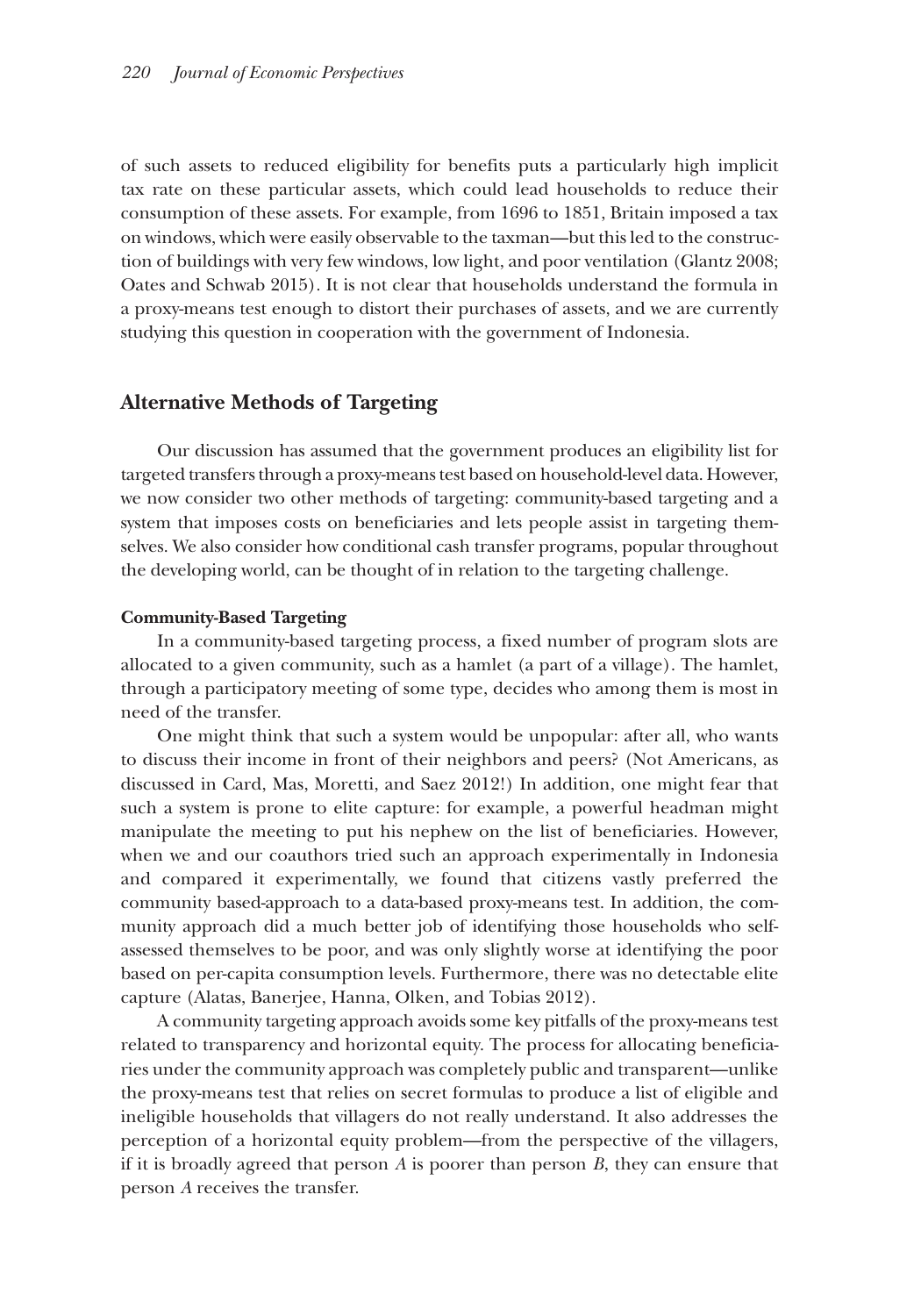Community targeting also has the potential to be less distortionary. In Alatas et al. (2012), we showed that communities appear to target based on earning potential, rather than actual earnings. For example, widows—who have lower earning potential than households headed by men—appear to be more likely to be ranked as poor, even conditional on their actual income level. The same is true for education: those with high education, and hence high earning power, are ranked as wealthier than their actual income alone would imply. To the extent that communities target based on *earning potential* rather than actual income, such a system has the potential to be less distortionary not only than a proxy-means test, but also than a regular income tax.

Community targeting has important limitations—in particular, it does not readily allow for comparisons *across* locations, and if implemented at scale, could lead households to take actions to hide their income from their neighbors. But its potential advantages may mean that it is worth wider consideration as part of the targeting toolkit.

#### **Differential Costs of Take-Up and Self-Targeting**

A substantial fraction of households who are eligible for a government benefit program do not enroll in the program. Moffitt (2003) and Currie (2006a) summarize an extensive US-based literature studying the reasons for incomplete take-up, including the stigma of receiving benefits, incomplete information, and both the psychic and real costs of applying for programs.

A universal basic income may reduce the take-up problem, because the government can in theory send the checks to everyone automatically. This is, of course, easier said than done. Currie (2006b) shows that take-up is incomplete even in programs with universal eligibility in the United States, and a developing country setting raises additional issues. For example, the government would need to have a list of every individual without duplications. Most developing countries do not have such lists, although India has been working over the past decade to issue a unique, unduplicated and biometrically authenticated identity number through the Aadhaar program to each of its more than 1 billion citizens. Even with such a list, a country would need a way of automatically delivering the transfer. In most developing country contexts, most people do not have an address, let alone a bank account, so the idea of "mailing a check to the address on file" would not work. This suggests that even if enrollment is in theory automatic, in practice some take-up decisions and enrollment actions will need to occur.

However, having some type of costly take-up can also provide a benefit by helping in the targeting of a program. If the cost/benefit of taking up a program is higher for the rich than for the poor, the poor may be more likely to take up the program. This idea—that having an "ordeal" associated with receiving a program can improve the ability to screen among rich and poor—was developed by Nichols and Zeckhauser (1982), and further studied in the context of take-up decisions by Kleven and Kopczuk (2011). A key result is that one may want to offer a transfer program to all takers, but with the catch that signing up for the program entails a cost that is differentially costly for the rich.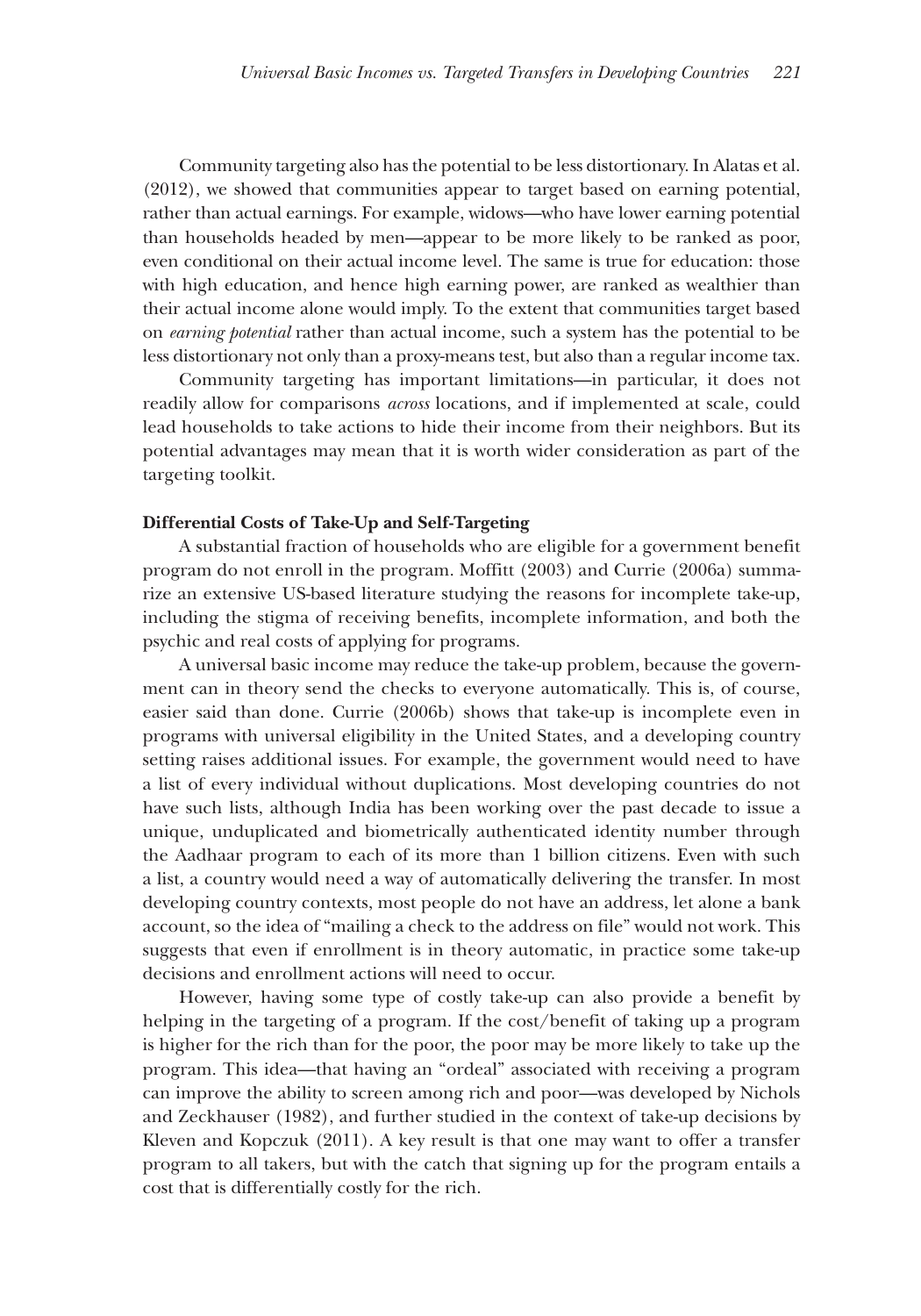Workfare programs, such as those offered by the US Works Progress Administration in the 1930s and through the National Rural Employment Guarantee Act (NREGA) in India today, operate on this principle. In the NREGA program, for example, any Indian in a rural area is entitled to 100 days of work at the official minimum wage, and currently about 180 million people per year are employed through the program, making it one of the largest (if not the largest) anti-poverty programs in the world today. This is a universal entitlement—there is no poverty screening, and there is a guarantee to everyone who wants the work. On the other hand, people with better job options tend to prefer doing something other than performing manual labor for minimum wage in the hot sun. Whether these types of programs—universal in nature, but achieving screening through so-called ordeal mechanisms—are better or worse than a universal basic income program depends on whether the substantial utility costs imposed on beneficiaries (like manual labor in the hot sun in order to receive benefits) are outweighed by the cost savings from improved targeting.

However, it may be possible to obtain many of the benefits from self-selection with much smaller utility costs to recipients if one marries self-selection to a proxymeans test. In Alatas et al. (2016), we and our coauthors study what happens when, instead of having the government come to everyone's house and conduct the poverty census automatically, households instead have to come and apply for the program, at which point they are screened using the proxy-means test.<sup>[7](#page-21-0)</sup> Some fraction of households who pass the in-person eligibility test have their eligibility verified via a home visit, but this allows the government to skip the home visits for those not eligible and to check the eligible at home probabilistically, avoiding substantial costs. The proxy-means test is the same—what differs is the take-up step. Compared to manual labor in the sun, the cost of applying is relatively small—about three hours total in our context—and pales in comparison to the potential benefits, which average about \$150 per year for six years in the context we studied. Yet, despite the relatively small costs, we show that selfselection yielded substantially improved screening; the beneficiaries selected by the application-based method were about 20 percent poorer than those selected through automatic enrollment.

The key seems to be that the application process substantially reduces the inclusion errors in the proxy-means test process while holding the official eligibility cutoff *c* fixed. A relatively well-off household forecasts correctly that the probability they pass the proxy-means test is small, and hence even the relatively small application cost can be enough to discourage them from applying. Since there are so many more relatively well-off households than very poor households, inducing these households to self-select out can actually lead to a substantial improvement in

<span id="page-21-0"></span><sup>7</sup>Both the automatic door-to-door approach and the application-based approach are used in other contexts. For example, Colombia uses an automatic enrollment door-to-door proxy-means test; Costa Rica and Chile use application-based proxy-means tests; and both Mexico and Brazil use different approaches in different contexts.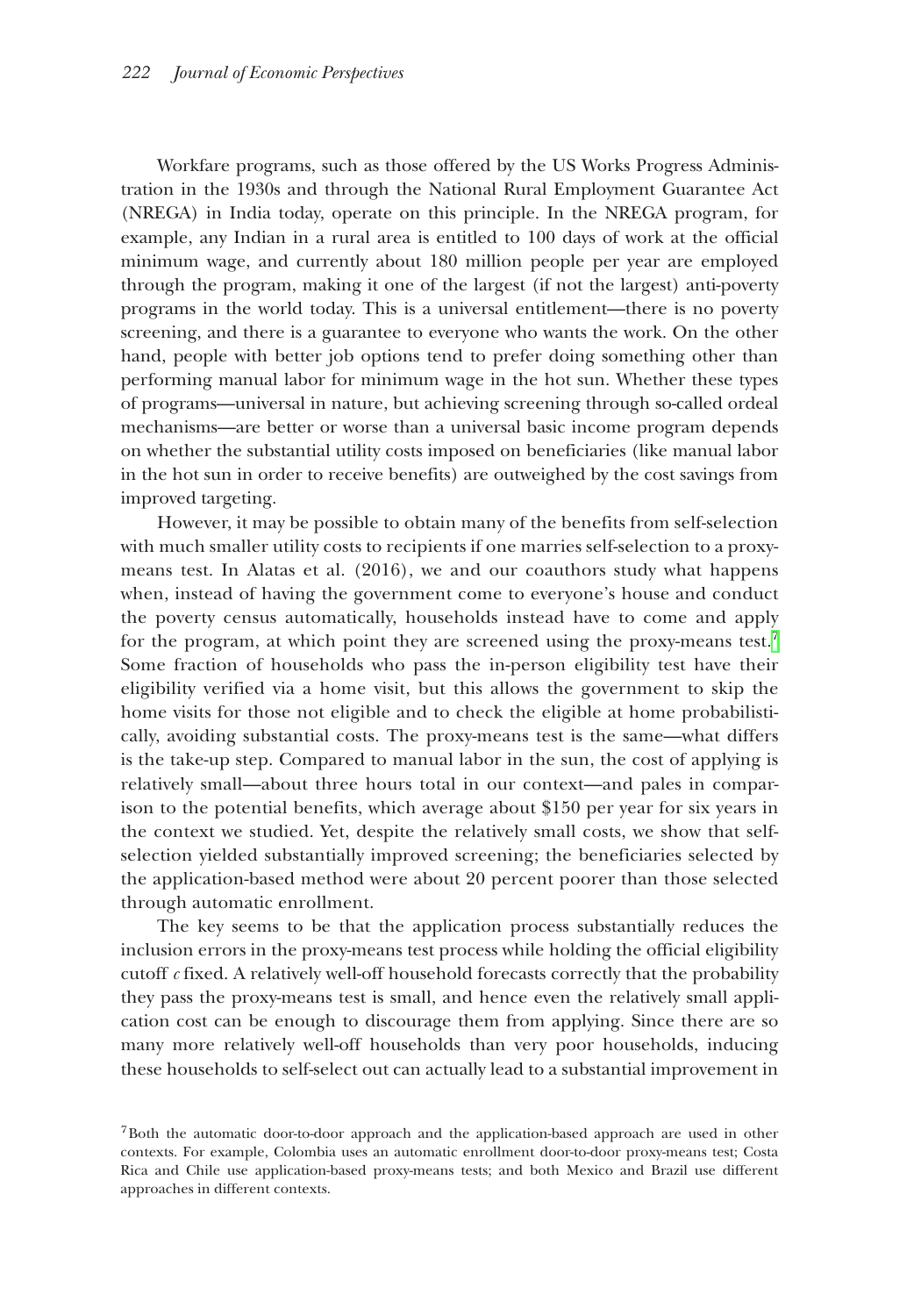program targeting. This logic suggests that the benefits from adding self-selection to a proxy-means test system may be largest when the nontarget population is large relative to the target population. Moreover, an additional benefit is that some of the poorest households may live at the very margins of society and therefore be off the government's radar screen, and may be missed by enumerators trying to do the universal door-to-door screen. When beneficiaries can come to apply, such households can make themselves known.

However, application processes need not necessarily always improve targeting. For example, a complicated application form may dissuade those who are less literate or comfortable with bureaucracy from filling it out, leading to worse targeting (Gupta 2017). The degree to which these approaches can improve social welfare depend on whether the selection they induce enables the government to improve the efficiency with which it can deliver assistance to those who need it most, and also on the extent to which the efficiency gains achieved thereby are sufficiently large (and hence can translate into larger benefits) to offset the costs they impose on beneficiaries.

#### **Conditional Transfers**

A number of transfer programs in developing countries have explicit conditions that beneficiaries must meet in order to receive assistance. For example, one of the first of these programs, Mexico's *Prospera* program (originally called *Progresa*), gives cash transfers to poor households (screened via a proxy-means test) who also meet basic maternal and child health and education conditions, including regular pre- and postnatal care, regular growth monitoring, immunizations, school enrollment, and school attendance. Conditional cash transfer programs have spread throughout the world, and now are present in more than 63 countries, reaching tens of millions of households annually (Bastagli et al. 2016).

A number of randomized trials of these programs, including the original launch of *Progresa*, showed that these programs led to substantial improvements on the conditioned indicators, both initially (for example, see Behrman and Todd 1999; Gertler 2004) and over the medium term (Behrman, Parker, and Todd 2011; Barham, Macours, and Maluccio 2017; Kugler and Rojas 2018; Cahyadi, Hanna, Olken, Prima, Satriawan, and Syamsulhakim 2018). These conditions also may help make the programs more politically palatable, since voters in many countries may prefer that individuals do something in return for receiving aid.

While much attention has been given to the *incentive* effects of the health and education conditions, they can also have *targeting* effects. In particular, if some very poor households are unable to meet the conditions, and if the conditions are actually enforced (which they are not always), then some very poor households may be excluded from the programs. Baird, McIntosh, and Özler (2011) studied this issue, randomly comparing unconditional and conditional transfer programs in Malawi. While they found that the conditions increased school enrollments, they noted that the unconditional program actually had a larger effect on reducing teen pregnancy. The reason was that the unconditional program (unlike the conditional program)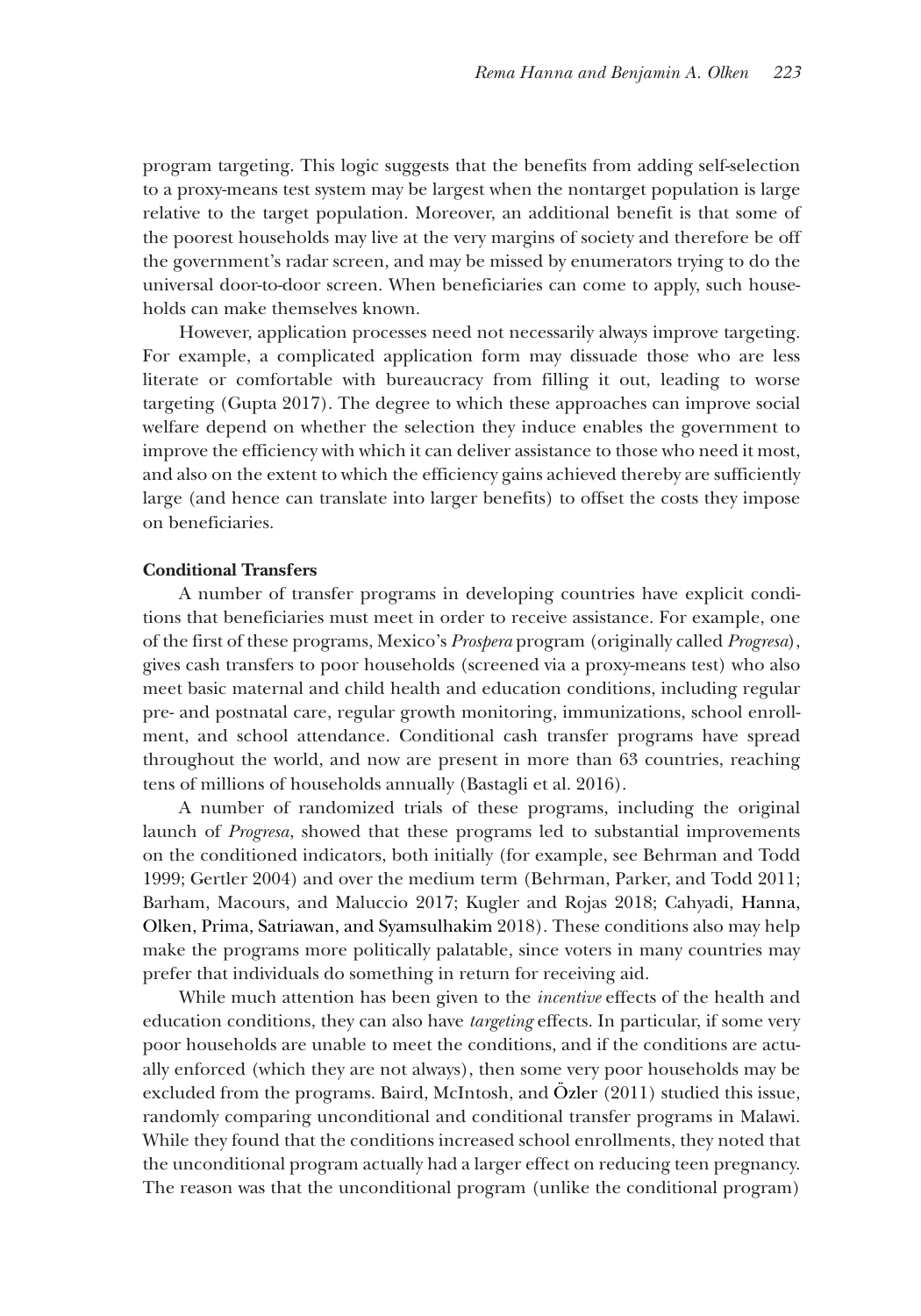still provided cash transfers to girls who dropped out of school anyway and were at the highest risk of pregnancy, and the cash transfers reduced the likelihood of early pregnancy for these girls.

While in principle conditional cash transfers could be either universal (anyone who meets the education and health conditions receives the transfer) or targeted using a proxy-means test, almost all are targeted, most often using proxy-means tests (Fiszbein and Schady 2009). One reason for this is that, in general, richer households are more likely to meet the health and education conditions than the poor. Thus, in the absence of explicit additional restrictions limiting these programs to the poor, the fact that the conditions are more likely to be fulfilled by wealthier households would actually make a universal version of these programs regressive rather than progressive.

## **Summing Up**

Government-led anti-poverty programs have a crucial role to play in helping to eliminate extreme poverty worldwide. However, important questions remain about the form of these transfers, and in particular, whether they should be universal or targeted more narrowly to the poor. While some government programs are universal, such as publicly funded primary schools that are free to the families using them, most cash transfer programs today involve some type of targeting mechanism.

In this paper, we explore how to think about this tradeoff in developing countries, where incomes are unobserved for very large portions of the population. In this setting, universal transfers cannot be easily taxed back as one moves up the income distribution. As a result, universal transfer programs will give out the same *net* transfer quite high up the income distribution—and therefore the choice between a universal basic income program and transfers targeted through other means implies a very substantial tradeoff between eliminating exclusion error and giving much smaller transfers on a per-beneficiary basis.

Our evidence from Indonesia and Peru shows that existing targeting methods in developing countries, while imperfect, appear to deliver substantial improvements in welfare compared to universal programs, because they can transfer much more on a per-beneficiary basis to the poor as compared with universal programs. The primary downside of these programs is horizontal equity—because targeting is imperfect, there will be a substantial number of poor households who slip through cracks and are excluded. Nevertheless, for many developing countries, our simulations suggest the welfare gains from targeting may be substantial.

<sup>■</sup> *We thank Abhijit Banerjee, Amy Finkelstein, and Rohini Pande for helpful comments and discussions on these issues, and Aaron Berman and Samuel Solomon for helpful research assistance.*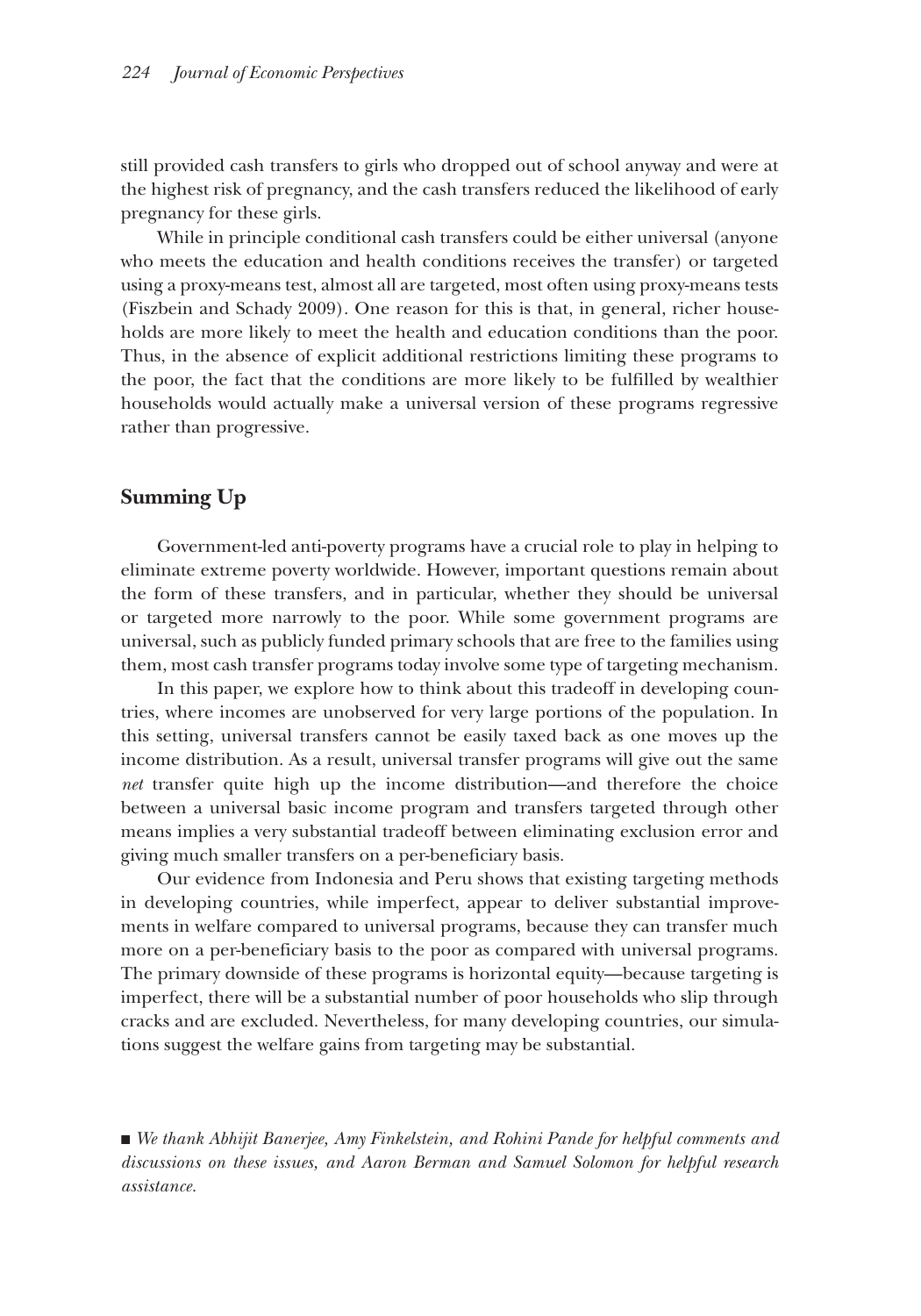### **References**

**Alatas, Vivi, Abhijit Banerjee, Rema Hanna, Benjamin A. Olken, Ririn Purnamasari, and Matthew Wai-Poi.** 2016. "Self-Targeting: Evidence from a Field Experiment in Indonesia." *Journal of Political Economy* 124(2): 371–427.

**Alatas, Vivi, Abhijit Banerjee, Rema Hanna, Benjamin A. Olken, and Julia Tobias.** 2012. "Targeting the Poor: Evidence from a Field Experiment in Indonesia." *American Economic Review* 102(4): 1206–40.

**Bah, Adama, Samuel Bazzi, Sudarno Sumarto, and Julia Tobias.** 2018. "Finding the Poor vs. Measuring Their Poverty: Exploring the Drivers of Targeting Effectiveness in Indonesia." World Bank Policy Research Working Paper 8342.

**Bah, Adama, Suahasil Nazara, and Elan Satriawan.** 2015. "Indonesia's Single Registry for Social Protection Programmes." Research Brief 49, International Policy Centre for Inclusive Growth.

**Baird, Sarah, Craig McIntosh, and Berk Özler.**  2011. "Cash or Condition? Evidence from a Cash Transfer Experiment." *Quarterly Journal of Economics* 126(4): 1709–53.

**Banerjee, Abhijit, Rema Hanna, Jordan Kyle, Benjamin A. Olken, and Sudarno Sumarto.** 2018. "Tangible Information and Citizen Empowerment: Identification Cards and Food Subsidy Programs in Indonesia." *Journal of Political Economy* 126(2): 451–91.

**Banerjee, Abhijit, Rema Hanna, Gabriel E. Kreindler, and Benjamin A. Olken.** 2017. "Debunking the Stereotype of the Lazy Welfare Recipient: Evidence from Cash Transfer Programs Worldwide." *World Bank Research Observer* 32(2): 155–85.

**Barham, Tania, Karen Macours, and John Maluccio.** 2017. "Are Conditional Cash Transfers Fulfilling Their Promise? Schooling, Learning, and Earnings after 10 Years." CEPR Discussion Paper DP11937.

**Bastagli, Francesca, Jessica Hagen-Zanker, Luke Harman, Valentina Barca, Georgina Sturge, and Tanja Schmidt.** 2016. *Cash Transfers: What Does the Evidence Say? A Rigorous Review of Programme Impact and the Role of Design and Implementation Features.*  With Luca Pellerano. Overseas Development Institute Report, July.

**Behrman, Jere R., Susan W. Parker, and Petra E. Todd.** 2011. "Do Conditional Cash Transfers for Schooling Generate Lasting Benefits?: A Five-Year Follow-up of PROGRESA/Oportunidades." *Journal of Human Resources* 46(1): 93–122.

**Behrman, Jere R., and Petra E. Todd.** 1999. "Randomness in the Experimental Samples of PROGRESA (Education, Health, and Nutrition Program)." IFPRI Research Report.

**Besley, Timothy.** 1990. "Means Testing versus Universal Provision in Poverty Alleviation Programmes." *Economica* 57(225): 119–29.

**Cahyadi, Nur, Rema Hanna, Benjamin A. Olken, Rizal Adi Prima, Elan Satriawan, and Ekki Syamsulhakim.** 2018. "Cumulative Impacts of Conditional Cash Transfer Programs: Experimental Evidence from Indonesia." NBER Working paper 24670.

**Camacho, Adriana, and Emily Conover.** 2011. "Manipulation of Social Program Eligibility." *American Economic Journal: Economic Policy* 3(2): 41–65.

**Card, David, Alexandre Mas, Enrico Moretti, and Emmanuel Saez.** 2012. "Inequality at Work: The Effect of Peer Salaries on Job Satisfaction." American Economic Review 102(6): 2981–3003.

**Chetty, Raj, and Adam Looney.** 2006. "Consumption Smoothing and the Welfare Consequences of Social Insurance in Developing Economies." *Journal of Public Economics* 90(12): 2351–56.

**Currie, Janet M.** 2006a. *The Invisible Safety Net: Protecting the Nation's Poor Children and Families.*  Princeton University Press.

**Currie Janet.** 2006b. "The Take-up of Social Benefits." Chap. 3 in *Public Policy and the Income Distribution*, edited by Alan Auerbach, David Card, and John M. Quigley. New York: Russell Sage Foundation.

**[E](http://pubs.aeaweb.org/action/showLinks?doi=10.1257%2Fjep.32.4.201&crossref=10.2307%2F2946689&citationId=p_20)issa, Nada, and Jeffrey B. Liebman.** 1996. "Labor Supply Response to the Earned Income Tax Credit." *Quarterly Journal of Economics* 111(2): 605–637.

**Fiszbein, Ariel, and Norbert Schady.** 2009. "Conditional Cash Transfers: Reducing Present and Future Poverty." With Francisco H. G. Ferreira, Margaret Grosh, Niall Keleher, Pedro Olinto, and Emmanuel Skoufias. World Bank Policy Research Report. World Bank.

**Gelbach, Jonah B., and Lant Pritchett.** 2002. "Is More for the Poor Less for the Poor? The Politics of Means-Tested Targeting." *Topics in Economic Analysis & Policy* 2(1).

**[G](http://pubs.aeaweb.org/action/showLinks?doi=10.1257%2Fjep.32.4.201&system=10.1257%2F0002828041302109&citationId=p_23)ertler, Paul.**  2004. "Do Conditional Cash Transfers Improve Child Health? Evidence from PROGRESA's Control Randomized Experiment." *American Economic Review* 94(2): 336–41.

**Glantz, Andrew E.** 2008. "A Tax on Light and Air: Impact of the Window Duty on Tax Administration and Architecture, 1696–1851." *Penn History Review* 15(2): Article 3.